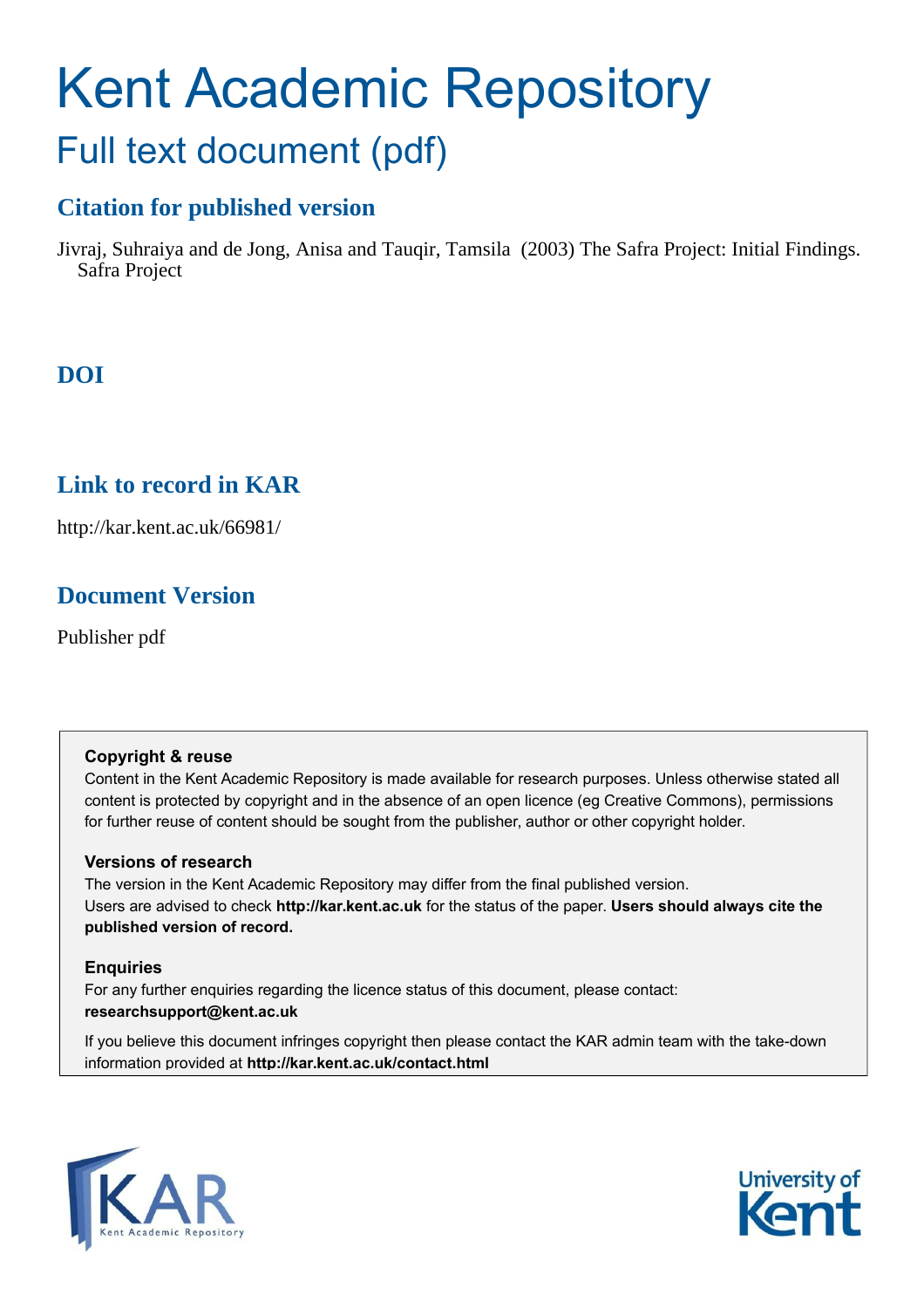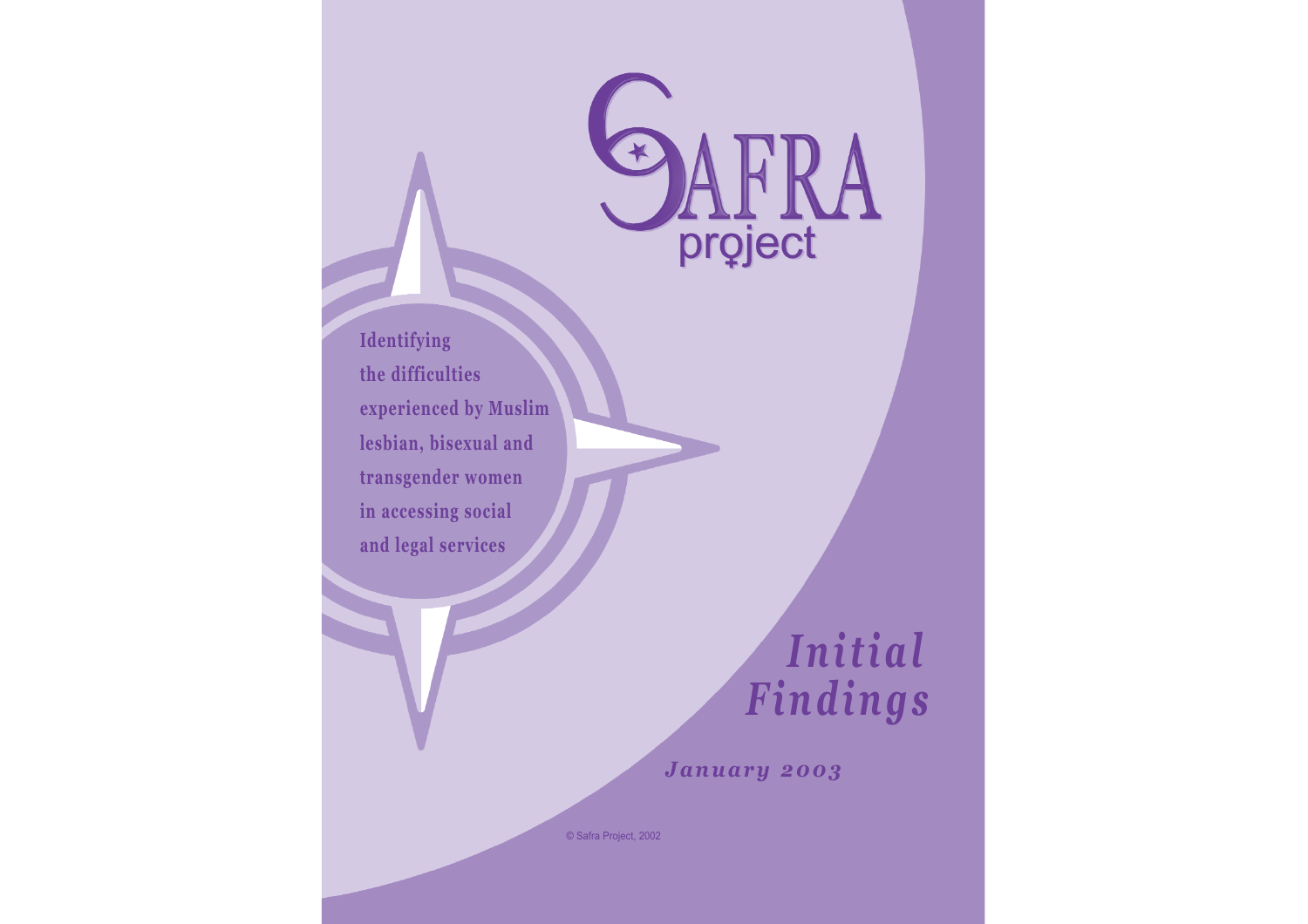### *Acknowledgements The Safra Project*

This report was prepared by the Safra project co-ordinators

- Suhraiya Jivraj (Joint co-ordinator)
- Tamsila Tauqir (Joint co-ordinator)
- Anisa de Jong (Asylum co-ordinator)

We would like to thank the following women for their invaluable contribution to this report:

- Dr Anita Naoko Pilgrim (Consultant on Social Policy and Research)
- Moneeza Iqbal

The Safra Project would also like to thank the following persons and organisations for their input:

#### PACE

London Friend YWCA Bristol – Counselling Havva Mustafa – Independent Counsellor Stonewall Housing Albert Kennedy Trust **UNISON** Metropolitan Police Refugee Women's Resource Project Wesley Gryk Solicitors Stonewall Immigration Group Immigration Advisory Service Women Living Under Muslim Laws

Most of all, a big 'thank you' to all the women who attended the Safra Project Conference in June 2002. The Safra Project greatly appreciates their willingness to share their personal experiences and wealth of information with each other and with us, enabling us to compile this report.

*Funding for the preparation and publication of this report was provided by:*



City Parochial Trust

Founded in October 2001, the S<br>Project is a voluntary resource **D**ounded in October 2001, the Safra project based in the UK. The Safra Project's aims are to conduct research and provide information on issues relating to lesbian, bisexual and transgender women who identify as Muslim culturally and/or religiously (Muslim LBT women). Safra is an Arabic word meaning journey and discovery. The combination of prejudices based on sexual orientation, gender identity, gender, religion, race, culture and immigration status experienced by Muslim LBT women, is unique. This is why we recognised the need for a resource project inclusive of all these factors, separately and in combination. The Safra Project was set up primarily in response to the difficulties experienced by Muslim LBT women in accessing appropriate social and legal services. These difficulties are exacerbated by a lack of knowledge and awareness amongst service providers of the particular issues facing Muslim LBT women.



#### **The Safra Project's aims are:**

**1.** To research and provide information on the experiences and needs of Muslim LBT women in order to increase access to appropriate social and legal services.

**2.** To research and provide information on sexuality, gender and Islam, with a focus on feminist interpretations.

**3.** To research and provide information on the treatment of LBT women in countries with a predominantly Muslim population.

*The Safra Project is not a faith group and does not seek to promote any one belief. Our ethos is one of inclusiveness and diversity. We welcome input from all individuals and groups seeking to combat all forms of prejudice.*

For more information about the Safra Project, please see our website: **www.safraproject.org** 

or contact us:

**Safra Project P.O. Box 35929 London N17 OWB Email: info@safraproject.org**

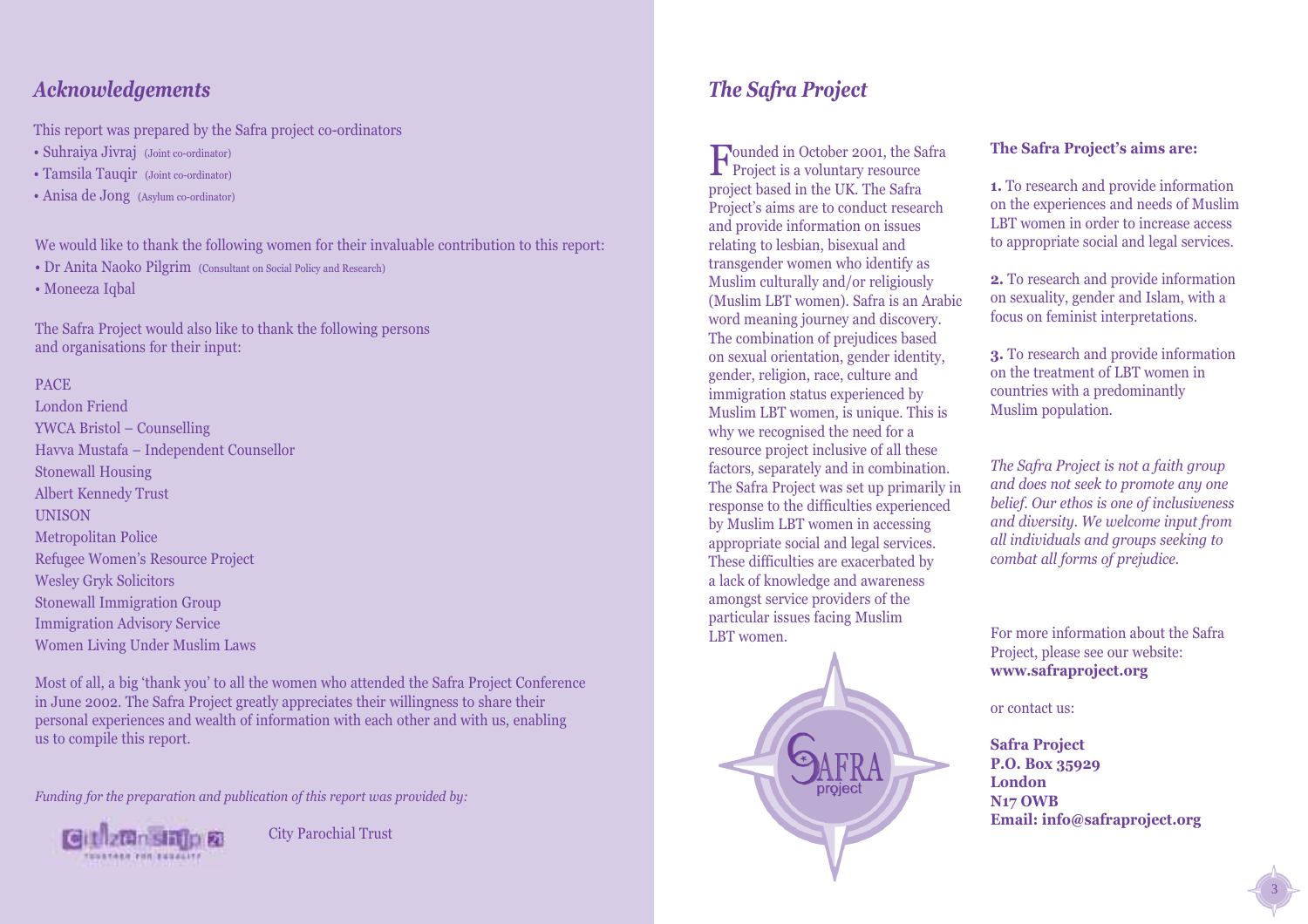

### *Contents*

4

| Introduction 5                                                                                                                                                                                                                 |    |
|--------------------------------------------------------------------------------------------------------------------------------------------------------------------------------------------------------------------------------|----|
|                                                                                                                                                                                                                                |    |
| Findings & Needs [100] 100 and 100 and 100 and 100 and 100 and 100 and 100 and 100 and 100 and 100 and 100 and 100 and 100 and 100 and 100 and 100 and 100 and 100 and 100 and 100 and 100 and 100 and 100 and 100 and 100 and |    |
| 1. Identity & Mental Health 28                                                                                                                                                                                                 |    |
| 2. Coming Out 12                                                                                                                                                                                                               |    |
| 3. Isolation 14                                                                                                                                                                                                                |    |
| 4. Marriage & Children 16                                                                                                                                                                                                      |    |
| 5. Domestic Violence & Refuges 19                                                                                                                                                                                              |    |
| 6. Housing 22                                                                                                                                                                                                                  |    |
| 7. Employment 24                                                                                                                                                                                                               |    |
| 8. Asylum                                                                                                                                                                                                                      | 26 |
| <b>Summary of Recommendations</b> 30                                                                                                                                                                                           |    |

### *Introduction*

Most Muslim LBT women struggle to **TV** reconcile their sexual orientation or gender identity with their cultural or religious identities. This struggle can lead to mental health problems such as depression and self harm. In addition, the consequences of coming out (or being found out) can be extremely harsh for Muslim LBT women, particularly for those who are entirely dependent on their family. These consequences can include total or partial rejection by family and friends leading to isolation; intense pressure to get married sometimes leading to forced marriage; domestic violence; homelessness; losing custody of children and abduction of children. Muslim LBT women seeking asylum in the UK, often experience additional mental health, social welfare and legal difficulties.

Many Muslim LBT women find it difficult to access appropriate social and legal services assisting or enabling them to address these issues. The difficulties they experience include Islamophobic, racist, sexist, homophobic and transphobic behaviour as well as a more general culturally insensitive, gender biased and heterosexist attitude, often experienced in combination. Many service providers are not aware of the issues Muslim LBT women face and because their specific needs are often invisible, service providers find it harder to reach them. Other obstacles that Muslim LBT women encounter include a lack of information on where to find suitable services. This is due to a lack of advertising in places visited by Muslim LBT women. In addition, social exclusion, limitations on freedom of movement and the location of services in places where Muslim LBT women fear to be seen, prevent Muslim LBT women from accessing these services.

Whilst it is important that service providers are culturally sensitive, some so-called

multicultural practices or policies can contribute to the problems by ignoring diversity within Muslim communities. This is exacerbated by a lack of understanding of the differences between religious, cultural and patriarchal norms. Cultural sensitivity, can for example, result in service providers not raising LGBT issues or women's rights in relation to Muslims because they believe it is inappropriate or would be insulting. In addition, service providers too often assume that Muslims are not LGBT and that LGBT people cannot be Muslim. This is a perception often reinforced by leaders and members of Muslim communities and the media.

Although many service providers have started providing women-specific, LGBT-specific, racespecific or religion-specific services, this compartmentalised approach often overlooks the needs of Muslim LBT women. The discrimination and exclusion Muslim LBT women experience is the result of multiple interrelated factors and therefore needs a comprehensively inclusive approach.

This report aims to increase awareness of these issues and highlight the needs of Muslim LBT women for better access to appropriate social and legal services. In short, the main aims of this report are:

**1.** To identify and raise awareness of the issues Muslim LBT women face resulting from their sexual orientation and/or gender identity within the context of their ethnic, cultural and / or religious background.

**2.** To identify some of the difficulties Muslim LBT women experience in accessing appropriate social and legal services.

**3.** To highlight needs and make recommendations for more accessible and appropriate social and legal services. A summary of recommendations can be found at the end of this report.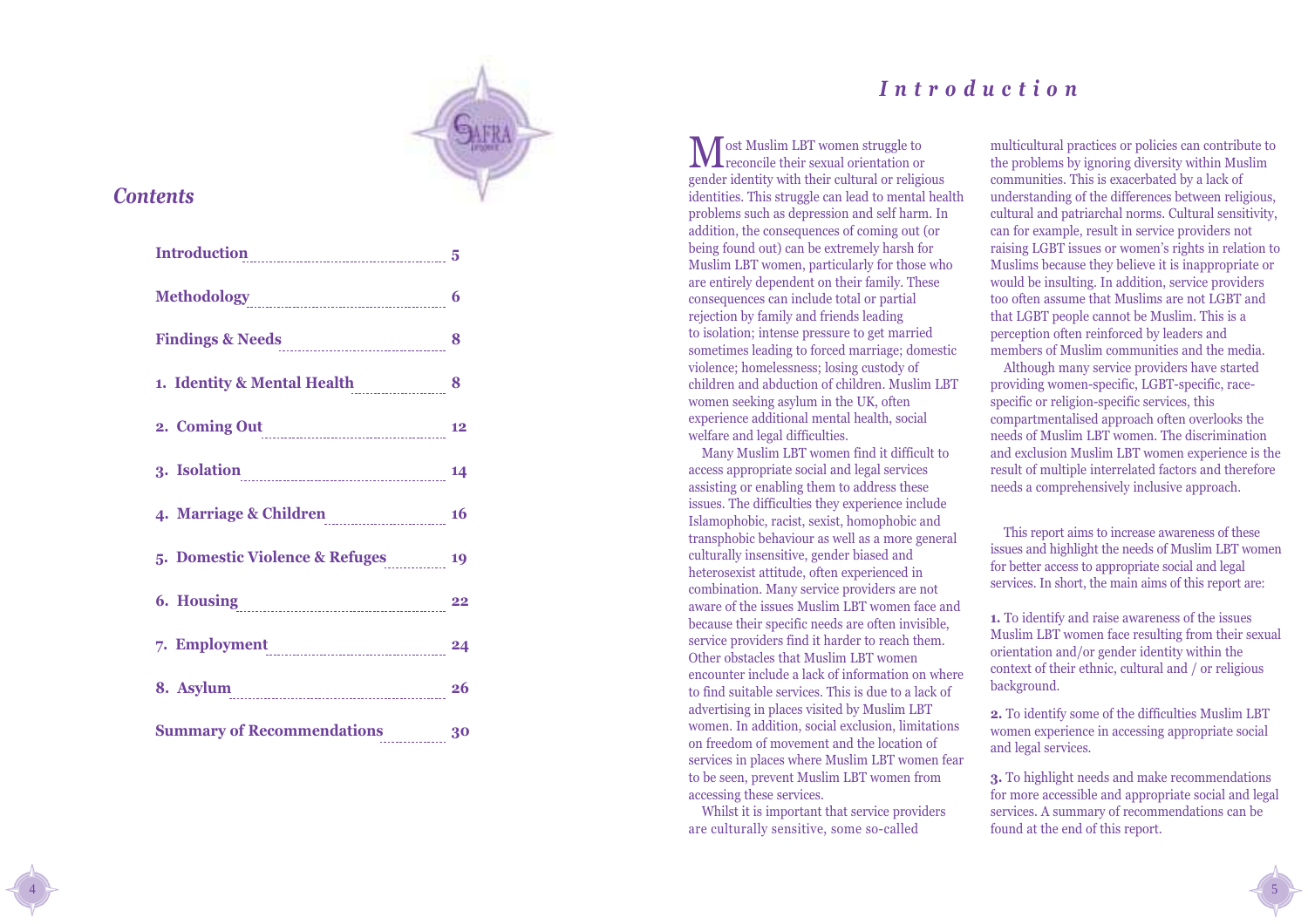### *Methodology*

The Safra Project came about against<br>a backdrop of 1970s feminism, 1980s **The Safra Project came about against** and 1990s Muslim, Black and Asian feminist movements and the rise of queer politics of the 1990s.

When we set up this resource project in October 2001, there were already a number of Muslim feminist and LGBT organisations dealing with sexuality issues e.g. Women Living Under Muslim Laws, Al-Fatiha USA, Al-Fatiha UK and the Yousef Foundation in the Netherlands. Some material relevant to LGBT Muslims has been available on the Internet, although most of this is aimed at gay men rather than at women. There was also an Economic and Social Research Council funded study of LGBT Muslims being conducted at Nottingham Trent University.

We began by drawing up a list of topics that our personal experience suggested was significant to Muslim LBT women. We took this provisional list to a one-day focus meeting with social and legal service providers held on 27 April 2002. The focus meeting consisted of two workshops: one on social services and one on asylum.

**We invited a number of social & legal service providers to this meeting, including:**

**\* PACE**

6

**\* London Friend Nafsiyaat MIND**

**Asian Family Counselling Service**

- **\* Refugee Women's Resource Project (RWRP) / Asylum Aid**
- **\* Refugee Women's Legal Group (RWLG)**
- **\* Amnesty International**
- **\* Wesley Gryk Solicitors Wilson and Co Solicitors Winstanley Burgess Solicitors**
- **\* Stonewall Immigration Group**
- **\* Refugee Council**
- **\* Women Living Under Muslim Laws**
- **\* Immigration Advisory Service (IAS) Refugee Legal Centre (RLC) Medical Foundation for the Care of the Victims of Torture Refugee Women's Association (RWA) Joint Council for the Welfare of Immigrants (JCWI) Terence Higgins Trust Manningham Housing Association**
- **\* Stonewall Housing**
- **\* Albert Kennedy Trust Camden Equalities Unit GALOP**
- **\* Metropolitan Police West Midlands Police Community and Liason Unit, Foreign & Commonwealth Office \* LAGER**
- **\* UNISON**
- **Newham Asian Women's Project Southall Black Sisters Naz Project Kairos Consortium Yoesuf Foundation**

The workshops of this focus meeting resulted in two papers:

- **1. Outcomes from the Safra Project Focus Meeting on 27 April 2002**
- **2. Report of the Asylum Workshop – Safra Project Focus Meeting on 27 April 2002**

Subsequently we held a conference in Manchester on 29-30 June 2002. This conference was an opportunity for Muslim LBT women and service providers to meet and talk about the issues together. Over 80 women had contacted us and expressed their interest, 30 women attended the conference.

In the morning of the first day of the conference Dr. Anwar, an Islamic Studies scholar and lecturer, spoke about the possibilities of developing an Islamic framework that could be inclusive of Muslim LBT women. The response to, and participation in, this session highlighted the need for more information and knowledge on sexuality, sexual orientation and gender identity issues within Islam.

In the afternoon of the first day the participants divided themselves over three workshops to discuss topics of their choice, mostly drawn from the paper 'Outcomes from the Safra Project Focus Meeting on 27 April 2002'.

The central themes of the workshops were:

- **1. Children & Childcare**
- **2. Mental Health & Coming Out**
- **3. Housing & Refuges**

On the second day of the conference some of the participants gathered again to further explore some of the topics covered and to evaluate their experiences of the conference.

We now had the input from about 15 organisations and about 30 Muslim LBT women, as well as the input from several more Muslim LBT women who contacted us by phone or email, to add to our personal experiences. From this body of information we have drawn this list of initial findings and needs. The recommendations are summarised at the end of this report.

It is important to bear in mind that this report consists of initial findings only and it must not be regarded as an exhaustive list or as representative of all Muslim LBT women.

Finally, please note that the sections in the report are all interrelated. In particular, issues like coming out and isolation are also relevant to the sections of domestic violence and marriage and children.

7

*\* The organisations that came to this focus meeting and / or otherwise contributed to this report are marked \*.*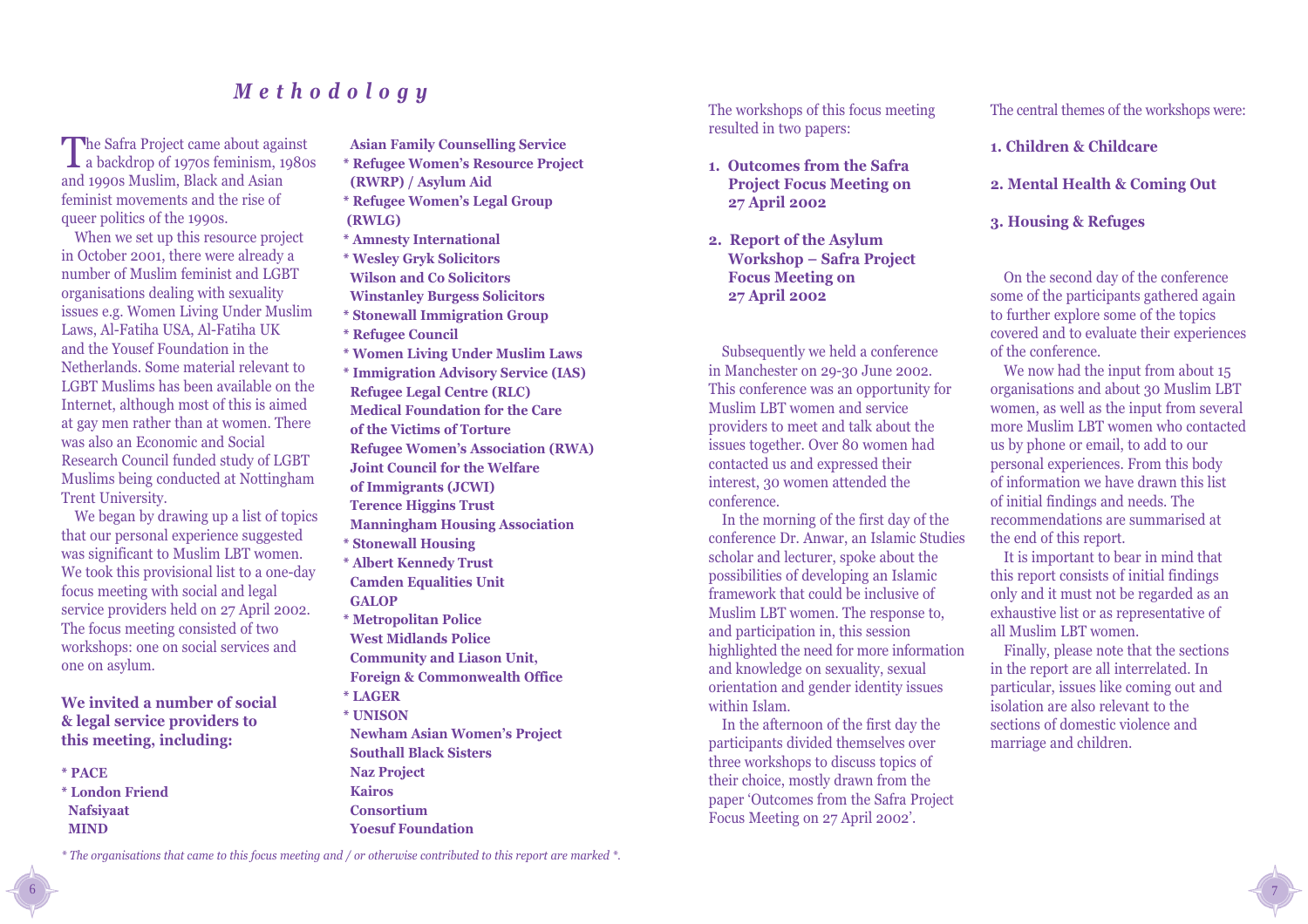# **Findings & Needs**

### **1. Identity & Mental Health**

#### **Findings**

1.1 Most Muslim LBT women struggle with or question their identities at some stage in their life. Some Muslim LBT women cannot identify with the words lesbian or bisexual at all and/or have no knowledge of transgender issues. Many Muslim LBT women also have negative preconceptions about what it means to be lesbian, bisexual or transgender. Not understanding the feelings relating to their sexual orientation or gender identity causes mental health problems such as anxiety, fears and depression.

> *"I didn't understand who or what I was. There was no support out there for me and it was frightening to think that there was nowhere to go."*

1.2 The popular Muslim belief is that homosexuality is unnatural, a sin and should be punished. This leads Muslim LBT women to feel guilty, scared and anxious when discovering their sexual orientation or gender identity. Many Muslim LBT women feel that they do not know exactly what Islam and the Quran say about LGBT people and indicate that it is very important to them to learn more about this. However, most women find it difficult to locate or access useful materials on this subject.

The little material available is often concentrated on male homosexuality and/or is based on traditional and patriarchal interpretations of Islam.

1.3 Muslim LBT women often feel the need to choose between being LBT and being Muslim. This is because many women find it difficult to reconcile an LBT identity with their cultural and/or religious identity. This loss of religious and/or cultural identity causes many Muslim LBT women to feel 'bad', guilty and depressed.

*"I felt as if I was living against Islam and therefore I did not deserve to wear a headscarf, so I stopped wearing it."*

Often family, friends and members of 1.4 Muslim communities will confirm that being LBT is against cultural and religious values. Many women feel that they let their families down and that they would cause (or have caused) shame on the family if they would come out (or when they came out). This sometimes results in feelings of unworthiness and uselessness. Some mothers even feel that they do not deserve to be in contact with their children. (See also under Marriage & Children, Coming Out and Isolation)

*"When I realised that I was in love with a woman, I thought I would have to go to the other extreme of leaving Islam and leaving my family. But now my faith is stronger, I am still myself and I have more confidence with my children, whereas before I believed I was not good enough to be their mother."*

1.5 Because of the issues mentioned above, most Muslim LBT women go through a (prolonged) process of denying and suppressing their sexual orientation or gender identity, both to themselves and to their family and friends. As a result they often experience depression and some women contemplate or attempt suicide or other forms of self-harm.

> *"Because of the culture of oppression and suppression around me, I had resigned myself to the fact that there were things I could not ever think or do. There would have to be no-go areas in my mind although it was not easy to keep what I was struggling with inside. As a result of meeting other lesbian and bisexual Muslim women I am inspired to share those feelings."*

- 1.6 Many Muslim LBT women feel that mental health support, both in the form of counselling and in the form of support groups, is extremely important. However, many find it difficult to access suitable mental health services. Often they did not know where to find appropriate services or they were restricted in their freedom of movement by their family.
- Some Muslim LBT women were put off using mental health services after experiencing Islamophobic, racist or culturally insensitive comments by their non-Muslim counsellors. Many counsellors perpetuate popular derogatory perceptions of Islam and/or Muslim women when dealing with their clients. This was particularly felt at the time of the Gulf War and as a result of the events on September 11th. In addition, a lack of understanding of Islam and/or their client's cultural context leads to a failure by some counsellors to differentiate between patriarchal forces within Muslim communities and cultural or religious values. 1.7
- 1.8 This situation is particularly damaging for Muslim LBT women who struggle to reconcile their sexual orientation or gender identity with their religious and/or cultural identities. Prejudicial and misinformed attitudes reinforce the

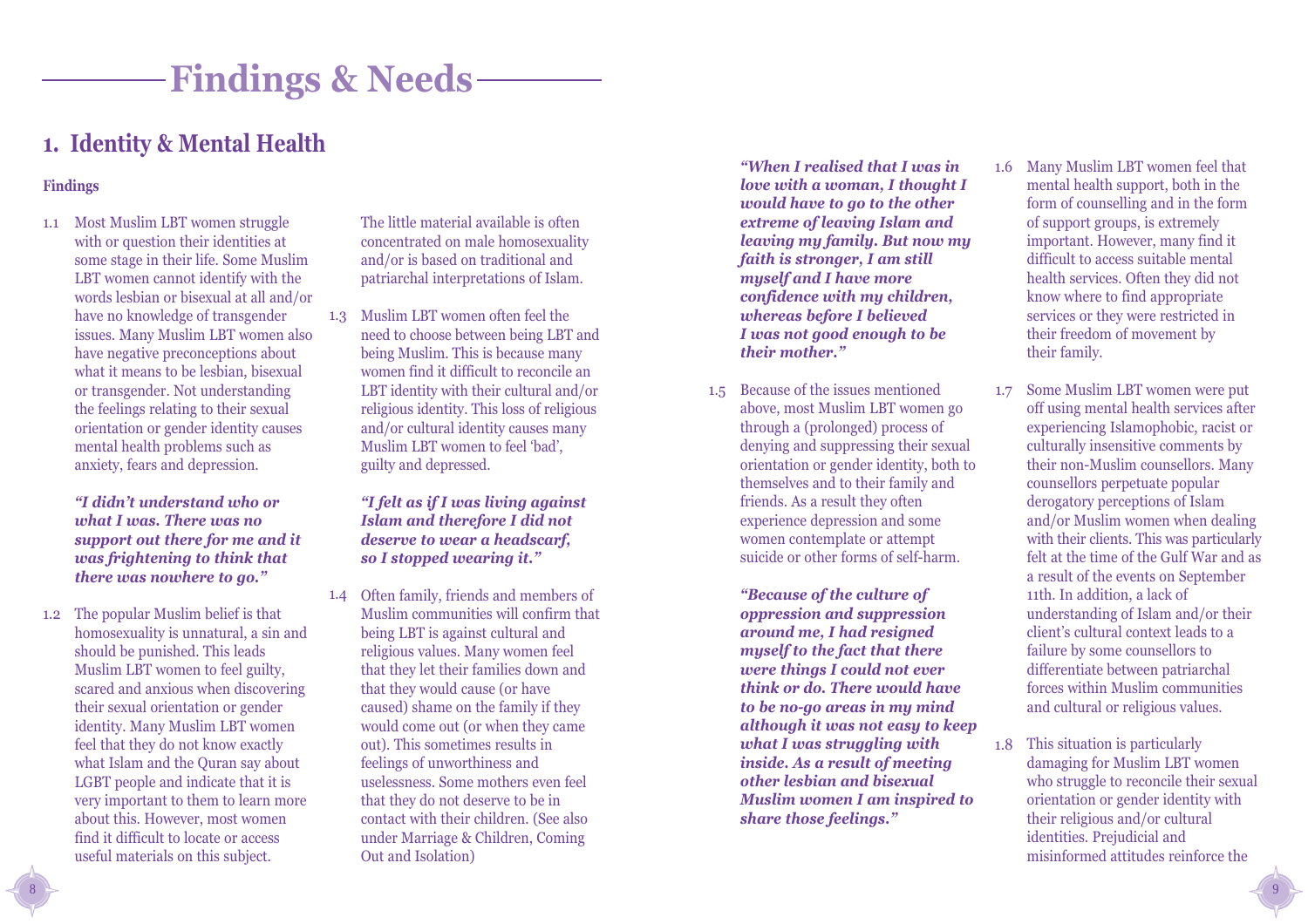misconception that Muslim LBT women need to choose between an LGB identity and a cultural or religious identity.

- Some Muslim LBT women also experience homophobia or transphobia when using counselling or other mental health services. However, not many Muslim LBT women seek mental health support from LGBT service providers. Many do not know about these service providers and if they do, they often expect or perceive these services to be culturally inappropriate. Some women also do not identify with LGBT service providers because they have not yet identified themselves as lesbian, bisexual or transgender. Some women also considered LGBT identified centres for counselling or support to be too inaccessible because they fear being seen by family or friends which could result in them being 'found out' and perceived or labelled as 'homosexual'. 1.9
- 1.10 Partially for that reason, most women said they prefer to seek appropriate counselling within a gender- and/or race-specific centre rather than in an LGBT-identified centre. One person mentioned the Manchester black women's therapy centre that is currently being developed as a good example. One woman receiving therapy from a Muslim woman counsellor found that once she had

10

come out, getting affirmation from a Muslim counsellor was crucial to her ability to accept herself. However, other Muslim LBT women who visited Muslim women counsellors did not feel at ease to talk to them about their sexual orientation.

1.11 In addition to counselling, Muslim LBT women feel strongly that their mental health would benefit from a Muslim or race-specific women's social support group, run by counsellors that they could identify with. However, Muslim women's social support groups do not always provide safe and appropriate settings to bring up sexual orientation or gender identity issues. Some groups perpetuate patriarchal or homophobic attitudes existing within their communities.

> *"The knowledge I have gained from the Safra Project has been empowering and has helped me to develop my own identity."*

#### **Needs**

- 1.12 Muslim LBT women need access to more information on lesbian, bisexual or transgender identities that they can relate to and that are positive.
- 1.13 More (gender-specific) research needs to be done on sexual orientation and gender identity within Islam. More diverse and gender-sensitive information on this topic should be made available to Muslim LBT women and their families and friends, Muslim communities and service providers.
- 1.14 Mental health service providers need to be all-inclusive and non-discriminatory. This can be encouraged through training and increased awareness of the multiple factors relevant to Muslim LBT women's mental health. Awareness and training is needed in particular on:
	- The issue of reconciling sexual orientation and gender identity with religion
	- Understanding Muslim LBT women's experiences in the context of Muslim patriarchal communities
	- Homophobia and heterosexism in wider society
	- Socio-political developments causing Islamophobia
- 1.15 Mental health service providers need to take responsibility for understanding all

the social, political and religious realities that impact on their clients' mental health. Service providers could develop guidelines for the assessment of clients within their cultural and religious context and inclusive of their gender, sexual orientation and gender identity.

- 1.16 Access to appropriate mental health services for Muslim LBT women should be improved. These services should be located in safe and confidential environments in order to be accessible to Muslim LBT women whose freedom of movement is limited or who fear being seen by family or friends. Recommended locations for services and for advertising services are schools, colleges, libraries and doctors surgeries.
- 1.17 There is a need for counsellors and social support groups that Muslim LBT women can identify with in terms of race, culture and religion, as well as in terms of sexual orientation and gender identity.
- 1.18 There is a need for legal protection against multiple discrimination in service provision. The EU Employment Directive, outlawing discrimination on the basis of religion or belief and on the basis of sexual orientation, should be extended to the delivery of goods and services, which includes mental health services. (See also under Employment.)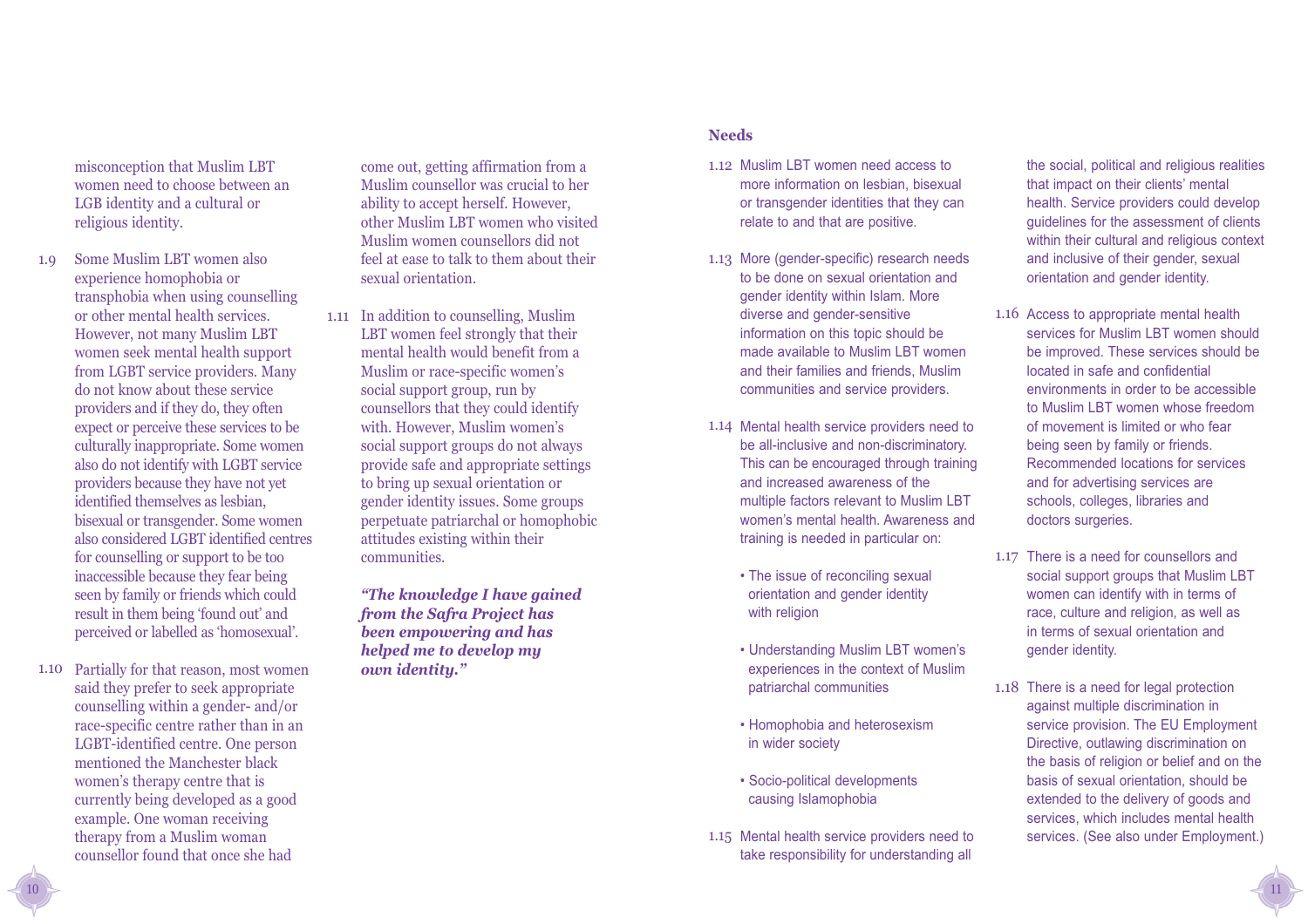### **2. Coming Out**

#### **Findings**

- 2.1 Coming out is difficult for almost all LGBT people. For many Muslim LBT women coming out to themselves and coming out to their family and friends, can be further complicated due to issues relating to culture or religion. (See also under Identity & Mental Health) For many Muslim LBT women the consequences of coming out to family and friends are devastating.
- 2.2 Often coming out, or 'being outed' by someone else, results in negative reactions from family and friends. These reactions can include (complete) rejection sometimes leading to isolation; intensified pressure to get married sometimes leading to forced marriage; physical or emotional domestic violence, and the loss of custody or contact with children. Coming out can also result in the sudden loss of all support systems and therefore affects matters such as housing, education and employment. (See also under the relevant headings.)
- The reaction of (ex-)husbands (or other 2.3 family members) to a Muslim LBT woman coming out is diverse. For example, some husbands were understanding to some extent, but still insisted their wife 'kept up appearances' whilst others became violent. Many women thought that male peer pressure in Muslim communities encouraged domestic violence. (See also under Domestic Violence.)
- Class is a distinctly important factor in determining the effects of coming out. According to the experience of the Muslim LBT women informing the Safra Project, families from a middle or upper class background are more likely to have a more liberal attitude towards personal freedom and are therefore more likely to be tolerant. Women from these backgrounds are also more likely to have an education, be employed and therefore to be less dependent on the family. 2.4
- 2.5 Even coming out to peers can result in isolation. Some Muslim LBT women indicated that they are not taken seriously or simply not believed when they come out to friends. One young woman was forced to leave her college when, after confiding in a friend, rumours spread and people began talking about her negatively. Existing support groups in schools and colleges for Asian women are often hostile towards LGBT issues.
- 2.6 Some social workers don't feel able to talk to Muslim parents about the sexual orientation issues of their children because they are afraid to be culturally insensitive or racist. This leaves young LGBT Muslims who have run away from home or who have problems at home (including domestic violence), to deal with the 'coming out' process on their own.

2.7 Married or divorced Muslim LBT mothers fear loosing custody, or even abduction, of their children if they come out or are found out. Some mothers found it extremely difficult to come out to their children because they feared being rejection by them. (See also under Marriage and Children.)

*"My children equate homosexuality with promiscuity because of they way they are taught and because of the homophobia in schools. This makes it so hard for me to come out to them."*

2.8 In mainstream LGBT circles there can be lot of pressure to 'come out'. However, explicitly 'coming out' to family and friends is not at all times or in all situations viable or safe for Muslim LBT women. Some may have found a certain balance in their life where they maintain contact with their family whilst leading their own life on a mutual 'don't ask don't tell' basis. The gains of 'coming out' in such a situation do not always weigh up against the losses or (physical) risks.

#### **Needs**

- 2.9 Culturally relevant information, signposting to relevant services and support for young people who are coming out needs to be available in schools and colleges. Schools and colleges need to educate more on LGBT issues and raise awareness of the issues amongst staff and pupils. (See also under Isolation.)
- 2.10 There is a need for inclusive workshops and support groups throughout the UK where Muslim LBT women are able to share experiences and find support with coming out to themselves and their friends and families. Particular attention should be paid to issues such as (forced) marriage, dealing with (ex-)husbands, divorce and children.
- 2.11 Support for (young) LGBT people coming out should not be compromised in the name of cultural sensitivity.
- 2.12 Existing mainstream LGBT support groups need to be more aware of issues such as the possible consequences of coming out for Muslim LBT women.

13

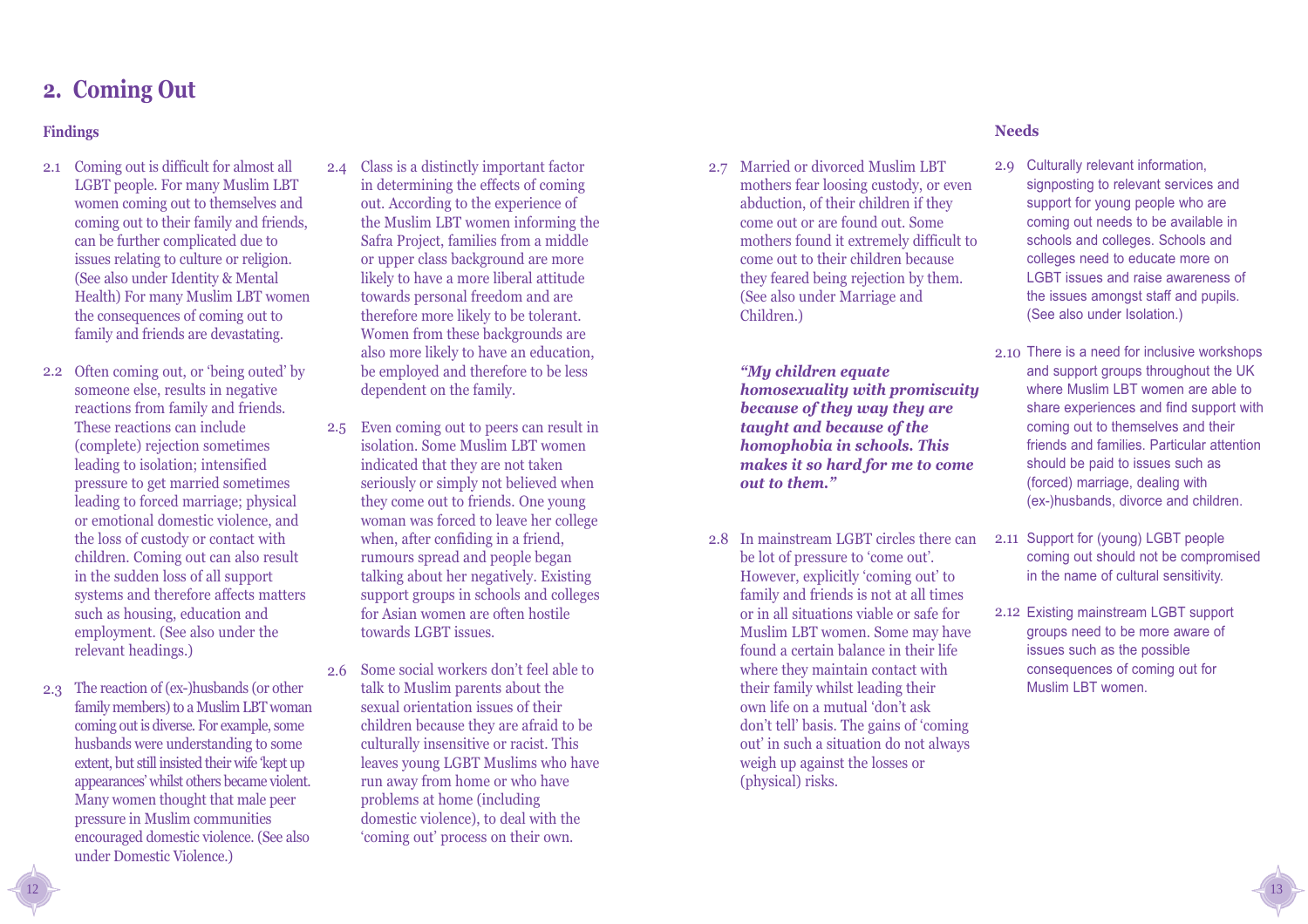## **3. Isolation**

### **Findings**

Many Muslim LBT women feel 3.1 extremely isolated and believe that they are the only Muslim woman who is lesbian, bisexual or transgender. Many participants felt that the Safra conference was the first opportunity they had for support and networking.

> *"The Safra Project has provided a lifeline. It has given me the confidence and the feeling that I am not alone.''*

There are some relevant resources on 3.2 the Internet (chat rooms and information on homosexuality in Islam), but many of these are aimed at men rather than women. In addition, not all Muslim LBT women have access to or are familiar with the use of the Internet. Many would also like or prefer access to spaces where they can meet and interact in person with people who share similar experiences.

*A 17-year-old: "Coming to the Safra Project conference was better than going to a normal youth or support group. I didn't have to feel guilty about being bisexual. It felt good to make friends and be connected with other people".*

14

- Many Muslim LBT women feel that 3.3 they do not belong in either the LGBT or the Muslim community. The common belief is that 'Muslims are not gay' and 'gay people can not be Muslim'. This misconception is often reinforced by Muslim community leaders as well as by other Muslims. The perception is also perpetuated in the (LGBT) media where Islam is often portrayed as an extremist, archaic and homophobic religion. This ignores diversity in the Muslim communities and alienates LGBT Muslims.
- Many Muslim LBT women do not identify with the (visible) gay scene which is predominantly white and where social activities often revolve around alcohol. Moreover, racism, Islamophobia and cultural insensitivity within the gay scene are off-putting factors that are often ignored. 3.4
- Many Muslim LBT women would not feel comfortable going to a LBT social support group whilst still struggling with their own LBT identity. They also feel that (some of) the issues they face are very culturally specific and not suitable to discuss in such a group. At the same time, they would also not feel at ease to come out in an Asian women's social support group because of the negative reaction they anticipate. 3.5
- 3.6 Some women who went to existing race or faith-specific social groups found that these groups failed to include either the issue of religion or remained male-dominated and patriarchal. Some were very nervous or scared when they first went to such groups but did not feel welcomed as a newcomer.
- 3.7 Homophobic bullying in schools often compounds the isolation of young LGBT people. Schools are known to be some of the most homophobic institutions in the UK. Bullying, whether homophobic or racist is often ignored by school/college staff. Homophobic bullying can be even more problematic than racist abuse, because it is considered part of 'playground culture'. Moreover, homophobic remarks by staff themselves are also often ignored or accepted. Tackling the situation is complicated by Section 28 of the Local Government Act 1988 which stipulates that local authorities should not "intentionally promote homosexuality" and that schools should not teach about the "acceptability of homosexuality as a pretended family relationship".

#### **Needs**

- 3.8 There is a need for more inclusive spaces responsive to Muslim LBT women's needs across the UK. This could include the provision of new social groups, events and on-line discussion groups as well as a greater inclusiveness of existing religion, race or faith-specific social groups for LGBT people, such as Al-Fatiha and Kiss. All social and support groups should be actively all-inclusive, gender-sensitive and deal with people who are coming out in a sensitive, welcoming and supportive way.
- Media coverage needs to be more responsible in demonstrating the diversity of both the Muslim and the gay communities. Whilst visibility of LGBT Muslims is important, media coverage should not be sensationalist or Islamophobic. Service providers should not perpetuate inaccurate representations of Muslims, LGBT or Muslim LGBT people in the media. 3.9
- 3.10 Schools and colleges should reduce the isolation of young LGBT people by tackling homophobic and transphobic bullying as well as racist bullying. The government should facilitate this by repealing S.28 of the Local Government Act 1988 and sending out a strong message that homophobia is unacceptable. LGBT issues should be included in educational programmes.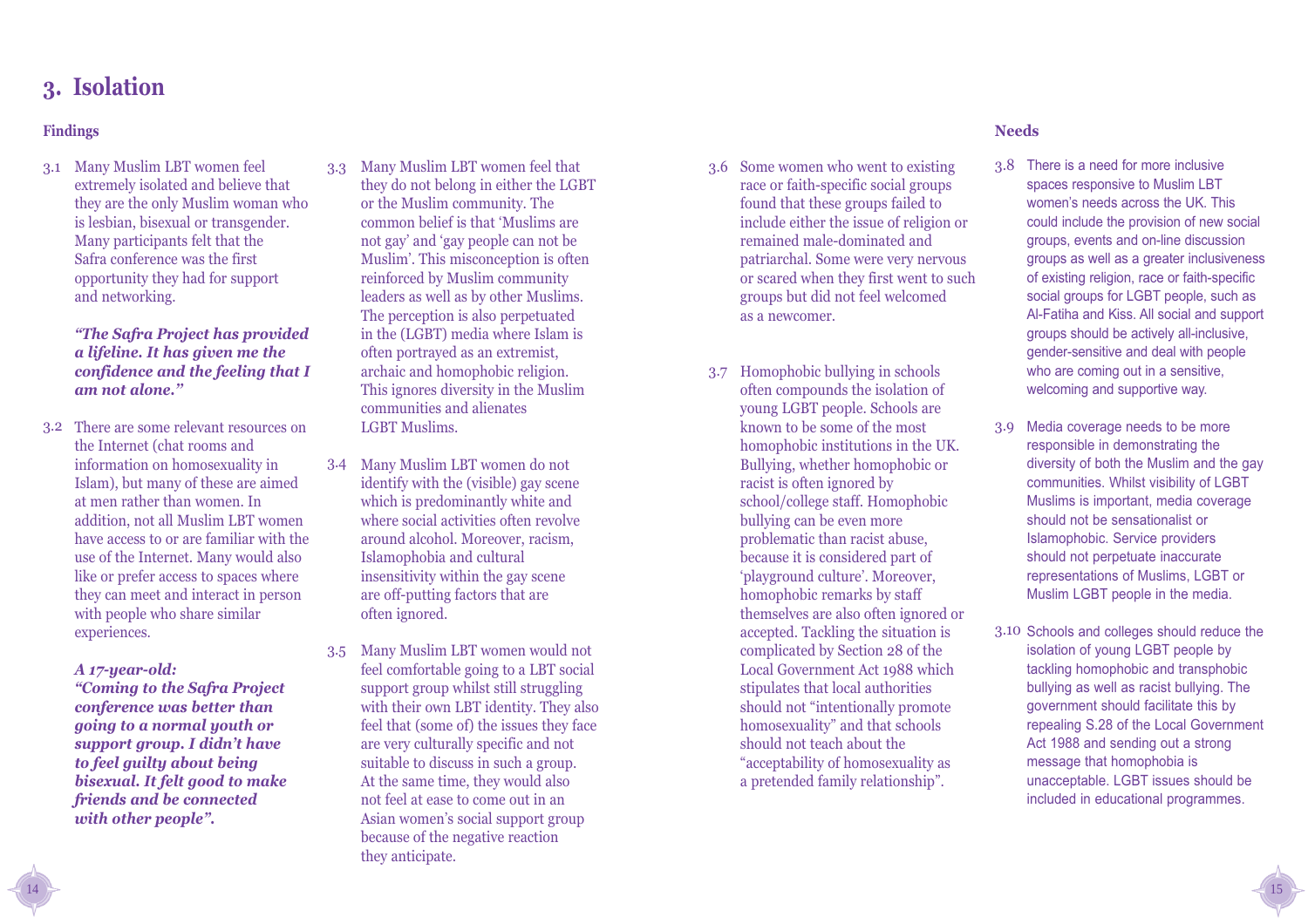### **4. Marriage & Children**

#### **Findings**

- There is a strong pressure on Muslim 4.1 men, and particularly on Muslim women, to get married at a young age. Many Muslim LBT women are subjected to enormous pressure to get married, which often intensifies after they come out. Consequently, many Muslim LBT women are (or have been) married and have children.
- 4.2 Some Muslim LBT women, particularly those who clearly selfidentify as lesbian, were or are unwilling to enter into a marriage. Others saw marriage as a welcome means to escape the family home and the restrictions placed on them. They may later see the marriage as a problematic restriction in terms of sexuality itself. Some Muslim LBT women entered into marriages of convenience, sometimes with gay Muslim men.
- 4.3 Some Muslim LBT women are forcibly married or have arranged marriages. Forced marriage is where one or both parties are not consenting to the marriage whereas in an arranged marriage both parties agree to get married. Although it is very important to bear this distinction in mind, it can also be deceptive. Intensified pressure to conform, pressure to 'please' the family, socio-economic and emotional dependency as well as feelings of guilt or shame, can be factors that impede a person to give their 'full and free consent', despite formally agreeing to get married.
- Some mothers who are struggling to come to terms with their LBT identity feel that they do not have rights to their children and give up custody to the husband. Some, who had later come to terms with their sexuality or gender identity, found it extremely difficult to regain custody or visiting rights, or to reconnect with their children. 4.4
- 4.5 Married or divorced Muslim LBT mothers fear loosing custody, or even abduction, of their children if they come out or are found out. One mother who tried to talk to her doctor about her fears for abduction, found that he did not take her concerns seriously and instead communicated with her husband only. Her child was later abducted and taken abroad and she now has no means to contact her child. She also encountered an enormous lack of legal and social support in child abduction cases. For example, she was not able to get financial support for legal action, because it was considered unlikely that her case would succeed.
- Most Muslim LBT women agreed that there is a lack of support for women within Muslim communities, mosques and from religious organisations in situations of domestic violence, child custody disputes and abduction. There is generally a lack of 4.6

information about their rights and where to get advice.

- 4.7 There is a lack of knowledge and understanding with service providers and other officials of the real risks Muslim LBT women and their children face. Police, lawyers, social workers and other officials are often unaware that gender identity or sexual orientation are factors that can directly contribute to situations of forced marriage, domestic violence, denial of access to children and abduction. (See also under the relevant headings.)
- 4.8 Moreover, some service providers or officials even become complicit in violating Muslim LBT women's rights as a result of their personal belief that it is 'wrong' to be lesbian, bisexual or transgender. For example, some Muslim LBT women felt that service providers or officials were of the opinion that a LBT woman does not deserve custody of her children. The homophobic or heterosexist attitudes of service providers and officials create an even greater mistrust amongst Muslim LBT women this increases their feeling that they have "nowhere to turn".

#### *A social worker:*

*"I know of at least two cases in which a young person felt that the social worker agreed with*

*his or her family's homophobic views and colluded with them. This resulted directly in a worsening of the situation for that young person. There is definitely a need for training around LGBT issues for social workers, particularly on the interaction between LGBT issues and cultural contexts because this significantly increases a person's vulnerability."* 

- Social and legal infrastructures support the widespread belief that it is best for children to grow up in a heterosexual family, which complicates family life for LGBT families in general. In addition, the LGBT community is not geared towards LGBT parents, let alone for LBT mothers from a Muslim background. 4.9
- 4.10 The options for 'out' LBT women to have children are not always considered suitable by Muslim LBT women. Some were ambivalent and sometimes hostile about artificial insemination and there were concerns whether this would be in accordance with Islam. Adoption is also believed to be against Islamic law. Many Muslim LBT women felt that there is inadequate information on gay parenting generally and no information that takes account of particular cultural or religious issues.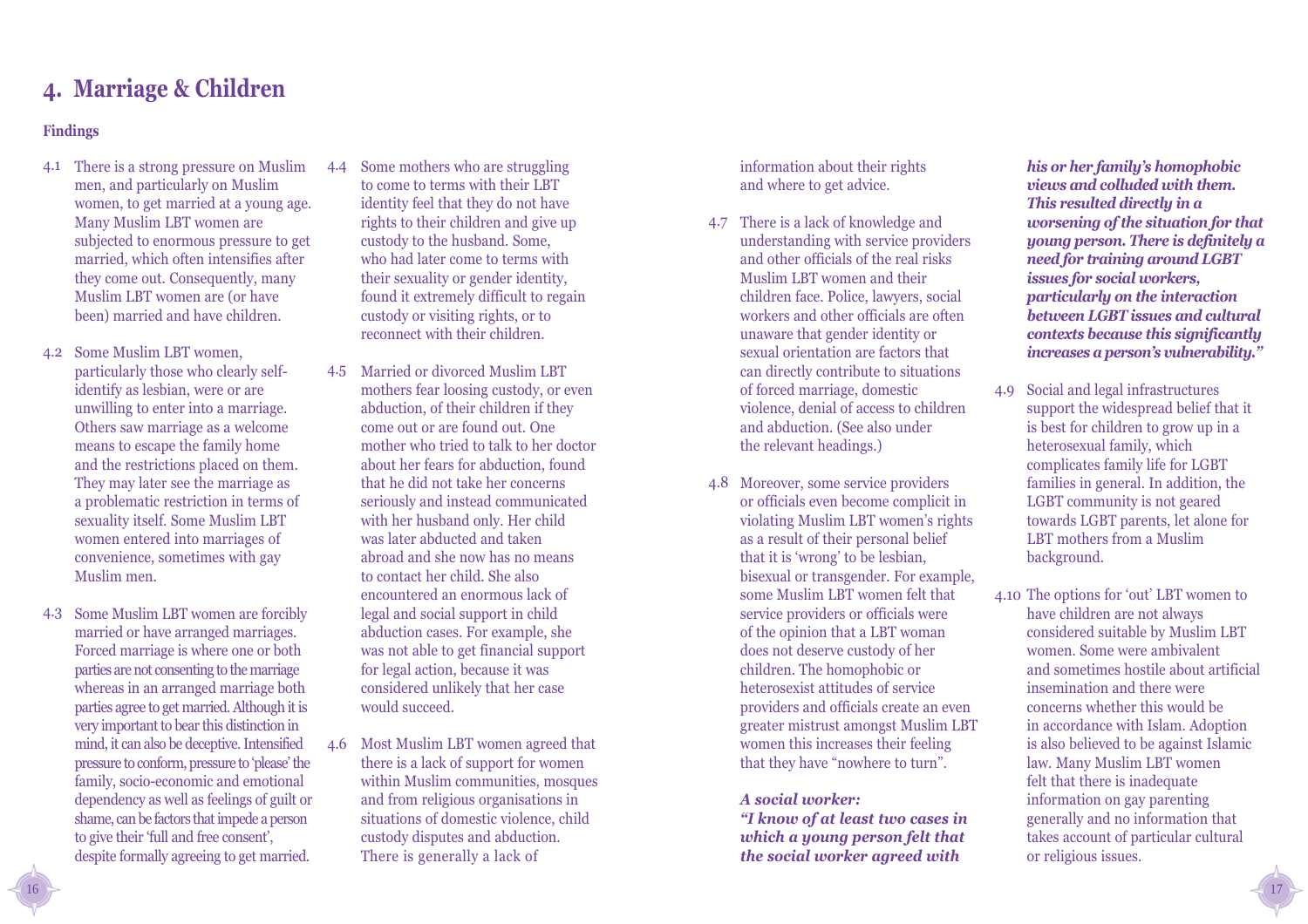- 4.11 There is a need for service providers and officials to take a more gender and LBT sensitive approach when dealing with situations of domestic violence, forced marriage, child custody and child abduction. It is crucial that when sexual orientation or gender identity play a role in causing these problems, this is recognised and understood as such. Service providers and officials need to gain the trust of Muslim LBT women by not perpetuating homophobic or heterosexist views and by understanding their cultural backgrounds.
- 4.12 The rights of women who challenge what is perceived to be the norms of their community, should not be compromised in the name of cultural sensitivity or as a result of multicultural policies. Service providers need to be all-inclusive and acknowledge diversity throughout society, including in Muslim communities.
- 4.13 There is a need for better access to (early) legal and social support for married or divorced Muslim LBT women and for women with children who are struggling with issues relating to marriage, divorce, domestic violence, custody and child abduction.

18

- 4.14 Muslim LBT women need more access to information on custody rights in Islamic law, laws in Muslim countries and in British law.
- 4.15 There is a need for information and resources for Muslim LBT mothers, for example parenting support groups in suitable confidential locations.
- 4.16 A sensitive exploration of issues relating to artificial insemination, adoption and raising children outside of a heterosexual family in relation to religious principles is needed.
- 4.17 There is a need for more positive images of LGBT families with children within the gay community and society in general.

### **5. Domestic Violence & Refuges**

### **Needs Findings**

*Domestic violence can take many forms. We will use the Police Authority's definition that encompasses family violence, for example by parents, in-laws, siblings and children as well as spousal abuse.*

- 5.1 Not conforming to the sexual and gender norms of the community can result in domestic violence. Being LGBT in a Muslim context is considered particularly threatening as it is considered unnatural and a sin. Public knowledge of a person's homosexuality can bring enormous dishonour and shame to the family. LBT women do not fulfil the identity and sexual role that is required of them and they threaten the patriarchal status quo. Therefore, some families or family members will resort to domestic violence to control and hide transgressions of sexual or gender norms. Because of their prescribed gender role, women are expected (and forced) to reconcile themselves to these abusive situations.
- Fear of domestic violence prevents 5.2 many Muslim LBT women from coming out. It also stops them from revealing the underlying reason for the breakdown of a marriage or from explaining their refusal to get married. (See also under Coming Out.)
- Women with children are often reluctant to leave an abusive husband because they do not want to take their children away from their father, or because they fear custody struggles or even abduction of their children. (See also under Marriage and Children.) 5.3
- Many Muslim women feel unable to disclose that they are subjected to domestic violence. Some even feel that they "deserve to be punished". This is related to feelings of guilt and shame stemming from the belief that being lesbian, bisexual or transgender is a sin and morally 'wrong'. Disclosing domestic violence would in effect often mean coming out as the causes for the domestic violence would become public. This can be very problematic for reasons relating to a woman's mental health, feelings of shame as well as the possible consequences for family members, including children. (See also under Identity and Mental Health and other relevant headings.) 5.4
- 5.5 Most Muslim LBT women are brought up to believe that the only real protection is offered by the family or within the community. For many Muslim women their best friends are members of the family, such as sisters, aunts and cousins. Therefore, protection and support is primarily sought within the family or close community. As a result of the pressure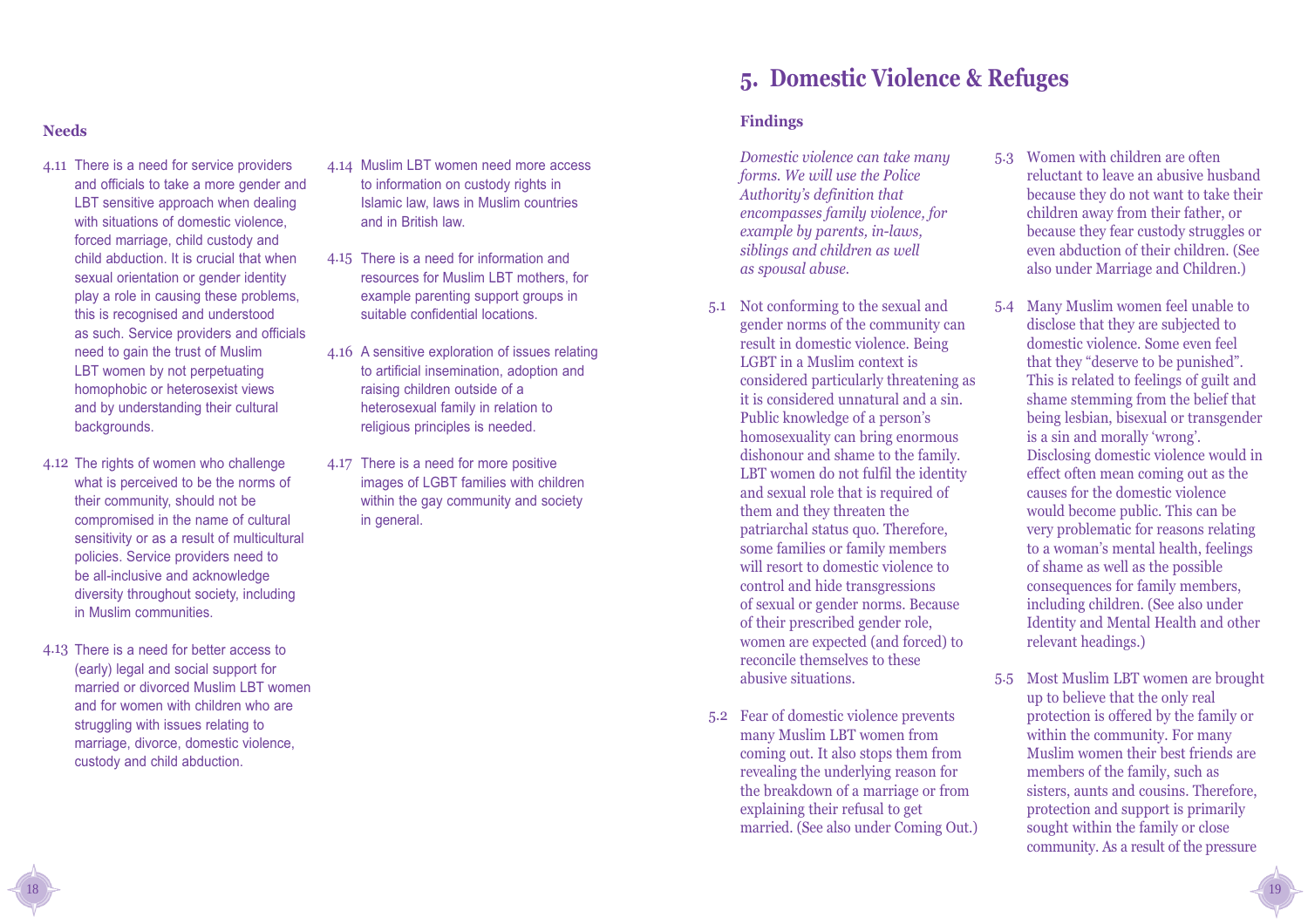to conform to sexual and gender norms and patriarchal structures within the family, domestic violence is often 'put up with'.

- 5.6 Muslim LBT women are reluctant to approach the police. None had used the Community Safety Units (CSU) in London or lesbian liaison officers outside of London. The police and other organisations 'external' to Muslim communities, are often perceived as hostile and racist. Involving the police or other 'external' organisations in a situation of domestic violence, is usually considered a form of 'betrayal' of the family and the community. Their involvement could therefore in effect worsen the situation for a Muslim LBT woman. In addition, the police are also still widely perceived as homophobic.
- 5.7 Isolated Muslim LBT women whom are subjected to domestic violence, often do not know how to get to a refuge. Most who did eventually go to a refuge, found out about them via a friend who obtained the information for them.
- 5.8 Victims of domestic violence prefer refuges that are race-specific. They considered it important to be around other women from similar backgrounds and in similar situations in order to deal with their feelings of isolation. However, many felt that

being LBT was often perceived negatively in black and Asian or predominantly Muslim refuges and community projects. Although Muslim LBT women did want to be able to preserve confidentiality and did not necessarily want to be out with everyone in the refuge, they did feel that it was important to be able to be out to their caseworker.

- 5.9 Some Muslim LBT women who were caseworkers in refuges themselves, were asked by their employer not to be open about their sexual orientation and/or an environment was created where they did not feel comfortable to be out. Some caseworkers were also discouraged from asking clients in refuges about their sexual orientation when they thought this might be a relevant issue. Asking about this was considered to be irrelevant, culturally insensitive, embarrassing or insulting.
- 5.10 The invisibility of LBT women in refugees, both in terms of caseworkers and clients, makes it more difficult for LBT women to come out. Visibility of out lesbian caseworkers as well as imagery and information, for example through posters, are crucial in making LBT women in refuges feel confident and welcome.

*"When I came into the refuge, the first thing I noticed was a poster on the wall for the gay and lesbian helpline and I*

*thought: here I can finally be myself and be accepted. It really meant a lot to me and I will never forget that moment of relief."* 

- 5.11 Some women found that black and Asian refuges were not always able to provide the necessary support around safety issues, particularly when they are located in areas with a large black and Asian community.
- 5.12 Special refuges for LBT women were not considered appropriate or a useful option. Instead, existing refuges should be all-inclusive and there should be a choice in types and locations of refuges as different situations require different types of refuges.
- 5.13 Access to appropriate refuges is problematic for some vulnerable groups, such as mothers with children and women with limited rights due to immigration status. Refuges are reluctant to accept asylum seekers fleeing domestic violence, as they are not entitled to housing benefits, which is a source of income for the refuge.

#### **Needs**

- 5.14 There is a need for more information on services dealing with domestic violence in libraries, colleges and doctor surgeries and other places that are perceived as respectable centres of information.
- 5.15 There is a need for refuges that are appropriate for Muslim LBT women. All refuges, whether race-specific or not, should have LGBT visibility such as posters and information on help-lines or support groups for LBT women.
- 5.16 Caseworkers in refuges need to be aware of and able to deal with women who are coming out or dealing with sexuality or gender identity issues. There is a need for visible lesbian caseworkers.
- 5.17 More funding should be available to refuges so that they are accessible to women who are not entitled to housing benefits, such as asylum seekers.
- $5.18$  Awareness of issues around domestic violence needs to be increased particularly within Muslim communities. It is necessary to empower Muslim LBT women to protect themselves and seek assistance.
- 5.19 More specific research should be done on the barriers preventing Muslim LBT women from reporting crimes of domestic violence as well as hate crimes relating to race and/or sexual orientation and gender identity.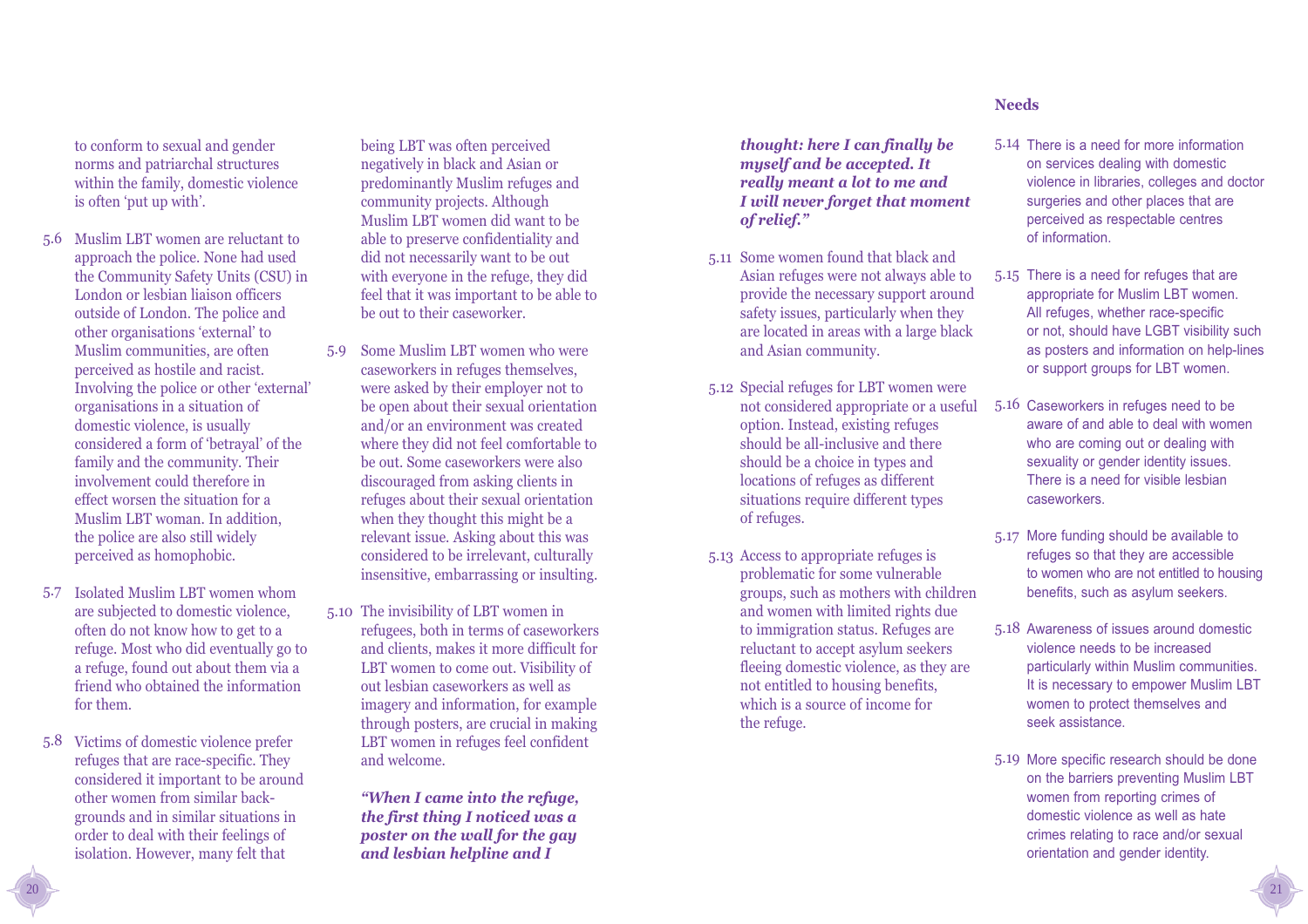### **6. Housing**

#### **Findings**

- Some Muslim LBT women feel 6.1 pressure not to leave the parental home and live alone as this is not considered respectable. Some parents try to manipulate their daughters by making them feel guilty about wanting to leave the parental home. For example, some parents will say that the family will be 'shamed' in the community if a woman does not live with her parents or with a husband. Some Muslim women are also told that by leaving home they would be ruining the chances of marriage for a younger sibling.
- Young Muslim women are often 6.2 isolated at home, dependent on male relatives for support and ill prepared for life independent from family. Women, particularly from poorer backgrounds, find it difficult to get the financial resources that will enable them to leave home. There are few support mechanisms for women who are forced to leave the family home or the marital home other than in situations of domestic violence. Women who are socially isolated often do not know of available hostel space or lodgings that they can access. For some young Muslim women with problems at home, it is sometimes an acceptable solution to live (temporarily) with another respected family member such as an aunt.

However, for out Muslim LBT women this is often not an option as often all family members will disapprove of her transgression of the sexual and gender norms. This situation leaves many Muslim LBT women in an undesirable housing situation or even homeless.

There are not enough appropriate safe hostel spaces for women with children. Being placed in inappropriate and unsafe housing can lead to increased depression and other mental health problems. 6.3

> *"Living in that hostel with my daughter was a nightmare. We were harassed and even found out that our neighbour was a convicted sex offender. We were not allowed to stay there because my asylum claim was still not decided but we stayed there anyway because we had nowhere to go. The police came to tell us we had to leave. The situation really got to me and, after all that I had been through fleeing my country and leaving my husband, I finally collapsed and had to be admitted to a mental hospital for a few months."*

- The situation for 16-18 year olds 6.4 is extremely difficult as they are not entitled to housing benefits or to the provisions of care for younger children.
- 6.5 Currently available information on gay and lesbian youth homelessness does not reflect the complexities and specific factors that young Muslim LBT women encounter.
- 6.6 According to a recent Resource Information Centre, only 71 bed spaces (out of 22,249) are allocated for lesbian and gay homeless people in London. Stonewall Housing has 41 of these with one house for black and ethnic minorities only.

*A social worker: "Sexuality does not rate as a vulnerability or a support need in terms of current welfare and social service policies. This needs to change: there need to be some obligations in policy terms that ensures service providers have to act."*

#### **Needs**

- 6.7 There is a need for information on housing and hostel spaces for Muslim LBT women who are homeless or need to leave home.
- There is a need for more safe and 6.8 appropriate hostel space and accessible housing, particularly for women with children, young people and people with limited rights due to their immigration status.
- 6.9 Research on homelessness needs to reflect the situations experienced by Muslim LBT women.

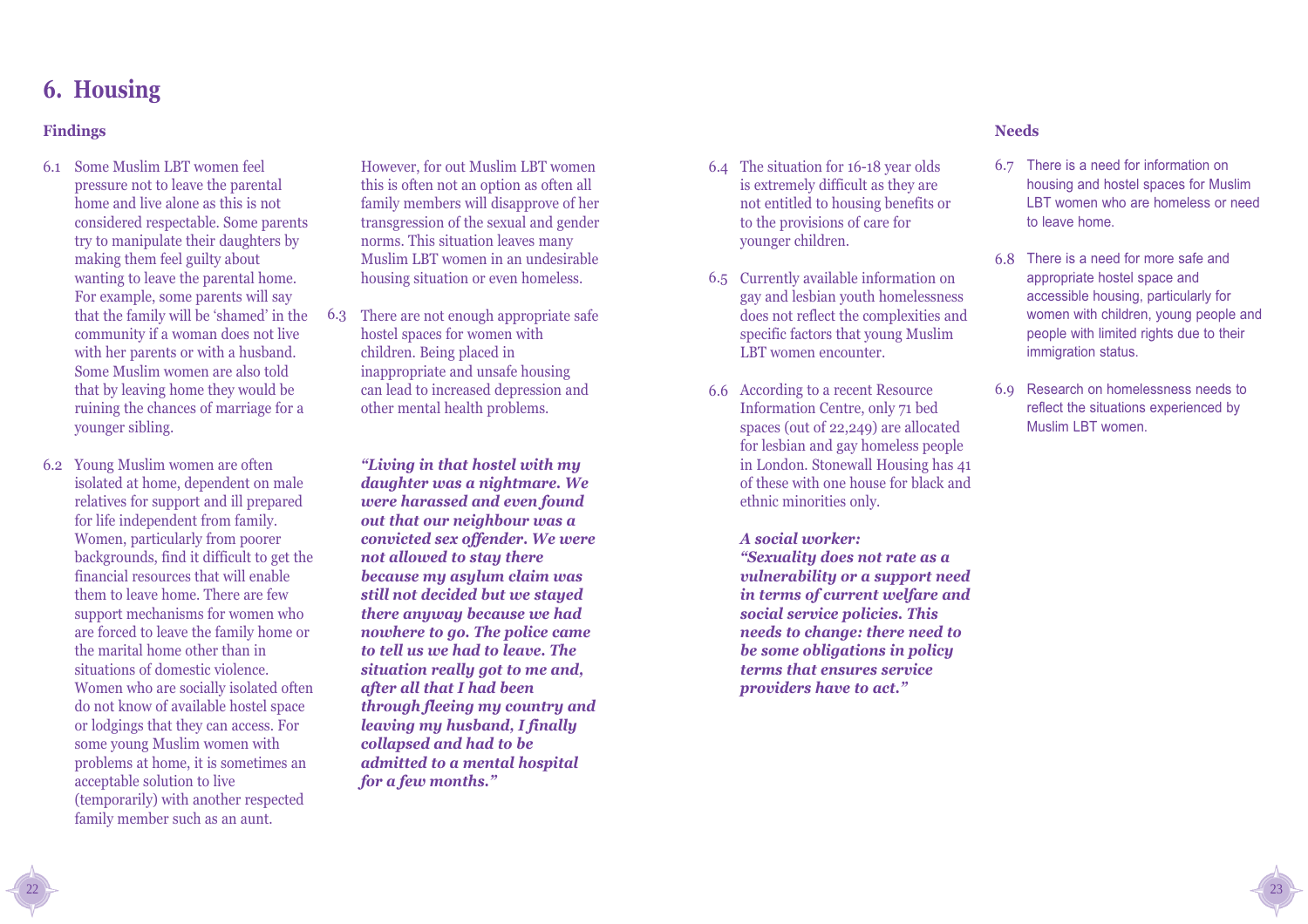### **7. Employment**

#### **Findings**

- 7.1 Some Muslim LBT women are not encouraged to pursue employment outside the home by families who gear their daughters towards a full-time role at home as a wife and mother. For those women who then need to leave home or need to relocate to a different area of Britain to be safe from violent family members, it can be difficult to find employment and become financially independent.
- In particular women from poorer 7.2 backgrounds often do not have full access to education, which is an obstacle in entering employment.
- 7.3 Many LBT women, particularly those from a black or ethnic minority background, tend to seek and/or find employment with organisations dealing with women's rights, LGBT rights, race politics and nondiscrimination issues. However, working in these environments does not necessarily guarantee nondiscrimination of employees and allinclusiveness in the workplace. For example, some women said that they did not feel comfortable to 'be out' in their workplace or were even told they should keep their sexual orientation quiet, particularly in race or religion-specific organisations. One woman working for an LGBT organisation felt that a number of her colleagues were Islamophobic. (See also under Domestic Violence and Refuges.)

*"I work in a South Asian women's organisation and my employers and colleagues said that it was offensive to South Asian culture, and therefore to our clients, if I would be open about the fact that I am lesbian at work."*

- There is little research on the employment choices and experiences of LBT women in general, leave alone taking ethnic and religious backgrounds into account. According to a UNISON representative, lesbian and bisexual women are more likely to be out at work if they are members of a trade union. Moreover, workplaces are 20 per cent more likely to have an equal opportunities policy if they are unionised. Although not all unions have been quick to take up the rights of their black and ethnic minority as well as LGBT members, many unions now have groups of black and LGBT members. 7.4
- For Muslim LBT women who suffer 7.5 discrimination in their employment, UK anti-discrimination legislation is incomplete and inconsistent. At present, women are protected from discrimination on the grounds of their gender and race but not on the ground of their religion or sexual orientation. A recent EU Directive is now requiring the UK Government to bring in new legislation protecting workers from discrimination on the

grounds of sexual orientation or religion by the end of next year (December 2003). Having separate laws for different grounds of discrimination, using different terms and definitions, keeps the law inaccessible and does not take multiple discrimination into account.

7.6 There is also the possibility of conflicts between the rules seeking to protect against discrimination on various grounds. Of particular relevance to Muslim LBT women is the possible conflict between protection against discrimination on the ground of religion and protection against discrimination on the ground of sexual orientation. The new antidiscrimination law will most likely include an exception for religious organisations. In that case a Muslim organisation may legally be allowed to discriminate against LGBT (prospective) employees.

#### **Needs**

- 7.7 For women who need to leave home and/or relocate to a different area, extra support around finding (new) employment, education and/or training needs to be given.
- 7.8 Muslim women, in particular those from poorer backgrounds, should have the opportunity to obtain further education and skills needed to find employment and

increase their chances to be independent and less isolated.

- 7.9 Employers need to ensure that their employees are able to work in an environment in which they are not treated less favourably as a result of their sexual orientation, gender identity or religion or a combination of these. Workplaces should be all-inclusive and LGBT issues should not be compromised in the name of cultural sensitivity or respect for religion.
- 7.10 More research should be done about the employment choices and experiences of Muslim, black, Asian and ethnic minority LBT women. More research also needs to be done on multiple discrimination at work and on possible conflicts between the protection regimes on various grounds of discrimination, particularly religion and sexual orientation.
- 7.11 The Government needs to be encouraged and pressured to provide for comprehensive, strong and equal legislation on discrimination in the workplace. Muslim LBT women could take part in this via unions and community groups. It is particularly important that the issue of multiple discrimination is covered in the new legislation and that attention is paid to possible conflicts between the protection against discrimination on the ground of religion and protection against discrimination on the ground of sexual orientation.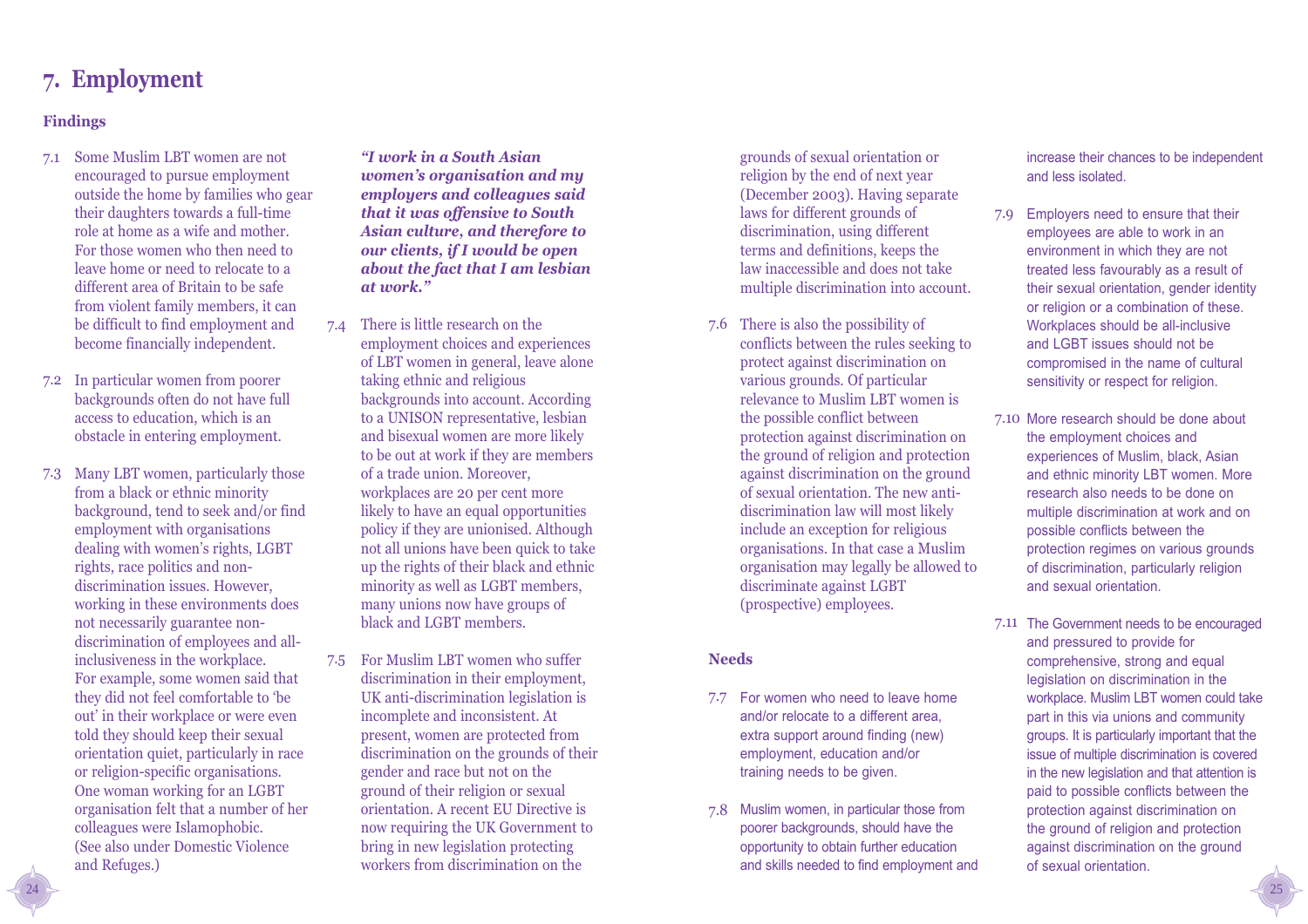### **8. Asylum**

### **Findings**

- Many LGBT refugees have difficulties 8.1 fitting into the existing definition of a 'refugee' according to the Refugee Convention. Initially the main obstacle was the question whether lesbians and gay men could be considered 'members of a particular social group' for the purpose of this definition. This obstacle now appears to have been largely resolved in UK case law, but other difficulties remain. For example, the concept of 'persecution' is usually interpreted as immediate actions undertaken at a particular moment by state agents. In many countries this form of persecution, often in the disguise of 'prosecution', does take place. However, the type of discrimination and 'persecution' LGBT people (and women in particular) suffer, is often accumulative and consists of prolonged discrimination and harassment in the private sphere. Case law is very unclear about how severe and prolonged discrimination should be, before it amounts to 'persecution' under the Refugee Convention or to 'inhuman or degrading treatment' under the Human Rights Act.
- 8.2 In addition, when persecuted in the private sphere, that is by so-called 'non-state agents', an asylum seeker will need to prove that the state is not 'willing or able' to protect them. In practice this means they should

normally seek protection from the police and courts in their own country before claiming asylum abroad. However, in countries where homophobia is widespread, LGBT people will be extremely reluctant to go to the police to complain of a homophobic crime. Many LGBT refugees will therefore need to prove additionally that it was reasonable for them not to first seek protection in their own country, which can be very difficult.

- Those making decisions on asylum 8.3 claims often do not believe that an asylum seeker is really LGBT. This is particularly the case when he or she 'comes out' late in the procedure, e.g. after a first negative decision, authorities may claim that an asylum seeker is 'making it up' to strengthen their case.
- Sometimes legal representatives request reports from mental health providers to submit as expert evidence to the court in support of an asylum seeker's claim. It is difficult to use these reports to 'prove' that someone is really lesbian, gay or bisexual, although this may be useful for transgender people. Usually all that these reports can confirm is the state of a person's mental health according to a professional. This may include the professional's opinion that certain mental health problems are related to 8.4

someone's sexual orientation or the persecution or ill treatment they suffered in the past. One LGBT mental health service provider indicated that guidelines on what these reports should contain would be useful.

- 8.5 Asylum decision-makers may also perceive the fact that someone is/was married; is/was otherwise engaged in a heterosexual relationship or has children as indications of heterosexuality. However, many Muslim women marry at a young age and have children, sometimes before they come out to themselves or to others as being lesbian, bisexual or transgender. One practitioner pointed out that some lesbian refugees have limited, or no, sexual experience and in these cases it can be very difficult to prove that she is lesbian and / or that she would be persecuted as such.
- 8.6 Sometimes asylum decision-makers argue that lesbians or gay men would not suffer any persecution if they would not be openly gay in their country. This 'stay in the closet' argument, is often supported with evidence that there are known 'cruising areas' in the country of origin. This argumentation reduces the personal identity of LGB people to 'being able to have sex with same-sex partners'.
- There is a lack of country information 8.7 on the persecution of LGBT people in Muslim countries. Many national and international human rights groups and the media still consider this a taboo subject. Some groups, particularly religious groups such as Muslim human rights groups, do not consider discrimination against LGBT people a human rights issue. They often state that gay rights are a 'western concept'. Other more sympathetic groups may still consider the persecution of LGBT people as less of a priority and less important than other human rights abuses in their country. Local human rights groups also risk losing support, credibility, esteem and funding, or they may even be persecuted themselves, if they would take on LGBT rights issues. This lack of information complicates asylum claims when legal representatives can not find sufficient objective country information to support their client's claim. For lesbians this 'invisibility' is doubled by the general 'invisibility' of problems facing women.
- 8.8 Most LGBT asylum seekers find it extremely difficult to 'come out' to the Home Office interviewer, their legal representative and/or in the presence of an interpreter. This is particularly true if the legal representative or interpreter are Muslim themselves or from a Muslim cultural background.

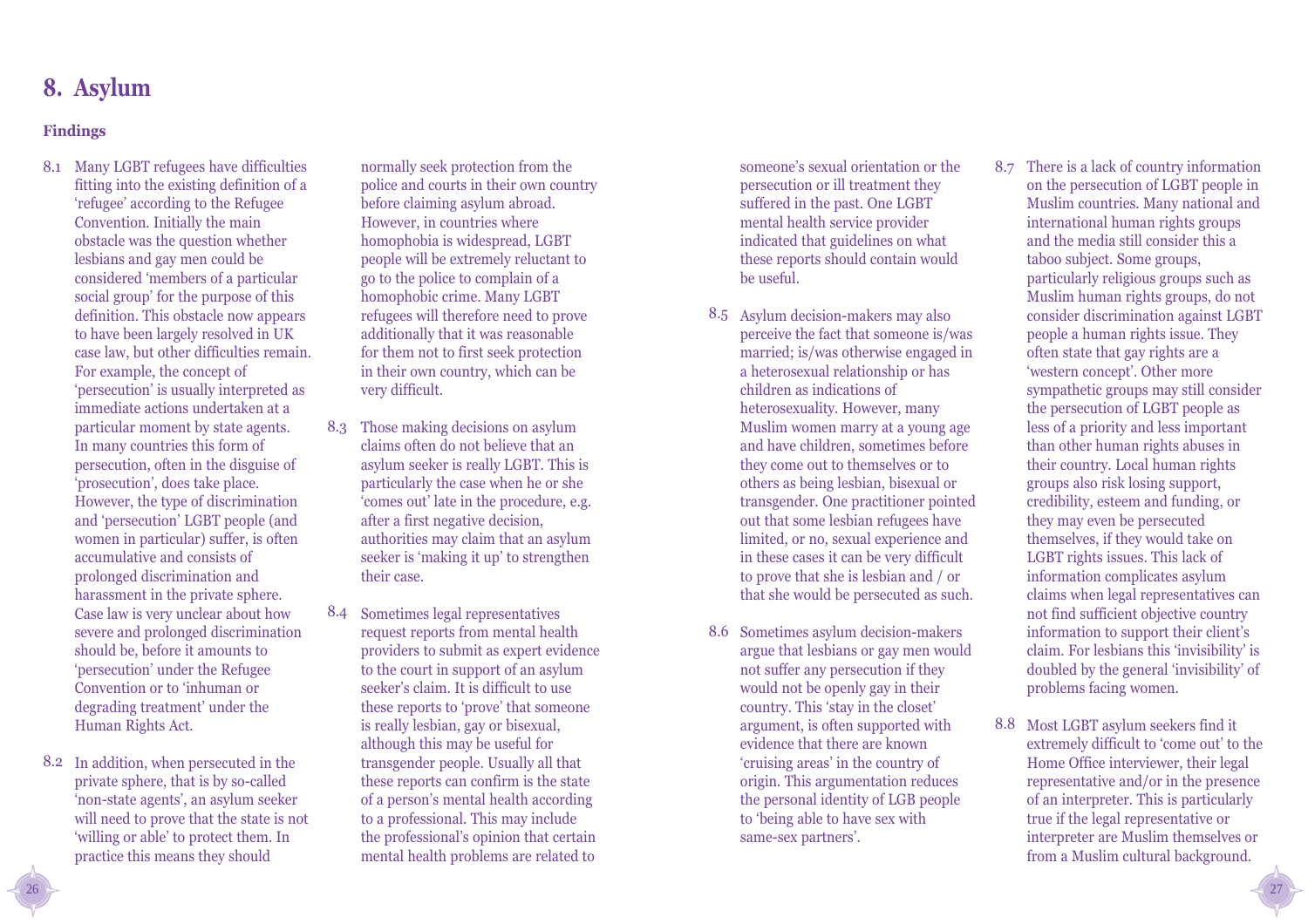Those who did come out often had bad experiences. For example, one female Muslim asylum seeker came out to her male solicitor (who was also Muslim) and his immediate reaction was to ask her whether she thought she was a good Muslim. Another woman found that her male Muslim solicitor became unprofessionally interested in her sexual orientation. He asked her inappropriate questions and altered her asylum claim, describing details she had never told him and that had never occurred. She subsequently had to inform the Home Office that parts of the asylum claim as portrayed by her previous solicitor were not true, which was not only extremely embarrassing but could also potentially jeopardise her credibility and thereby her asylum claim.

8.9 Some LGBT asylum seekers were not able to speak about their sexual orientation or about what had happened to them, particularly if they were raped. This was often because of trauma, fear, self-hatred and other mental health issues. Many also considered their sexuality an extremely private matter. Because of the inability to speak out, some feel forced to invent other stories as to why they had fled their country.

28

- 8.10 Some asylum seekers did not realise that they could claim asylum on the basis of being persecuted because of their sexual orientation or gender identity. Some also had an asylum claim on other grounds and did not realise that their sexual orientation could also be relevant to their claim.
- 8.11 The problems in relation to housing, employment, education, mental health and social isolation that other Muslim LBT women in the UK may encounter, are often even worse for refugees because of their legal status, lack of knowledge about the country, language barriers and very limited financial resources.

#### **Needs**

- 8.12 Training, education and awareness raising amongst asylum decision makers, legal representatives, interpreters and others working with refugees to increase their understanding of the issues that (Muslim) LGBT asylum seekers face. This could include the development of 'guidelines' similar to the 'gender guidelines'.
- 8.13 More information sharing between legal practitioners, particularly on successful cases. This could be done through the creation of a LGBT refugee legal group and/or on-line information sharing.
- 8.14 Research of, and information provision on, objective country information on the treatment of LGBT people in countries of origin needs to be increased.
- 8.15 Improved mental health care at an early stage and social outreaching for LGBT asylum seekers. This should also include the development of information on the preparation of expert reports to be used in court.
- 8.16 More research needs to be done into the legal and practical problems LGBT refugees encounter when claiming asylum.
- 8.17 Development of a resource list for LGBT asylum seekers, signposting them to sensitive and good legal representatives, interpreters, refugee organisations, social groups and other useful contacts.
- 8.18 (LGBT) Service providers should always ensure that the refugee and/or immigrant perspective is taken into account when developing their services in areas such as housing, employment and social welfare.

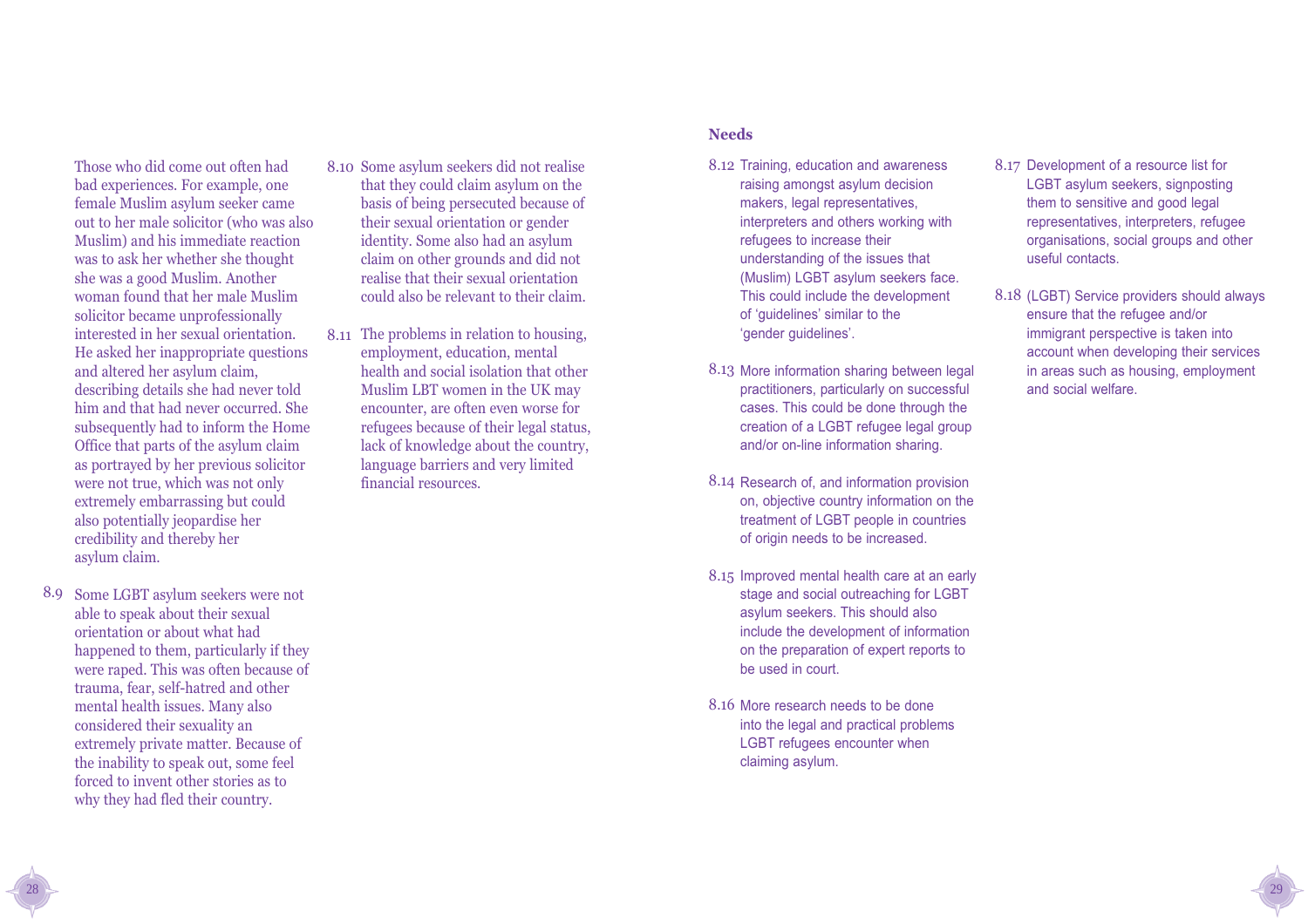## **Summary of Recommendations**

#### **Policies and Practice**

- All service providers need to be 1. inclusive of, and non-discriminatory towards, Muslim LBT women. Service providers that are race-specific, religion-specific, gender-specific, LGBT-specific or a combination of these, should be aware that a compartmentalised approach to diversity often overlooks the needs of Muslim LBT women.
- 2. Inclusiveness of all service providers can be enhanced through an increased awareness of the factors relevant to Muslim LBT women's lives in relation to their sexual orientation or gender identity, such as:
	- The struggle to reconcile sexual orientation or gender identity with religion
	- The consequences of coming out or being found out
	- Feelings of guilt and shame
	- Isolation and rejection by family and friends
	- Domestic violence

30

- (Forced) marriage and divorce
- Child custody and child abduction
- Homelessness and housing
- Access to social and legal services
- 3. The common perception that 'Muslims can not be LGBT' and that 'LGBT people are not Muslim' needs to be broken down to ensure inclusive social and legal services.
- The rights of women who challenge so-4. called 'norms of their community', should not be compromised in the name of cultural sensitivity.
- All service providers need to be more 5. gender and LGBT sensitive in relation to dealing with situations of domestic violence, forced marriage, child custody and child abduction. It is crucial that when sexual orientation or gender identity play a role in causing these problems, this is recognised and understood as such.
- 6. Service providers should ensure that Muslim LBT women are able to raise issues of race, culture and religion as well as sexual orientation and gender identity with them when using their services. A visible presence of LGBT people is crucial in facilitating this.
- 7. Service providers and other agencies such as unions should formulate social policies that are inclusive of sexual orientation, gender identity, gender, race, religion, immigration status and class as multiple factors of discrimination experienced in combination, rather than as separable issues.
- Service providers and organisations 8. such as schools, colleges and housing agencies need to put sexual orientation on the agenda as a vulnerability that

requires positive action in terms of welfare and social services.

9. Service providers should always ensure that the immigration status and refugee experiences are taken into account when developing their services in areas such as domestic violence, housing and social welfare.

#### **Information and Access**

- 1. Service providers should advertise their services and provide information that is inclusive of Muslim LBT women's needs, in accessible places such as libraries, colleges and doctor surgeries. More information is needed on:
	- Mental health services, particularly counselling
	- Social and support groups, incl. on coming out, parenting, refugees
	- Housing, hostels and refuges
	- Domestic violence and forced marriage
	- Legal services on divorce, child custody, child abduction and asylum
- 2. Social and legal services should be located in safe and confidential environments so that they are accessible for Muslim LBT women.
- 3. More relevant information on lesbian, bisexual and gender identity issues within Islam is needed for Muslim LBT women, Muslim communities and service providers.

#### **Further Research**

- Further research is needed on most of the issues mentioned in this report, including:
- Sexual orientation and gender identity in Islam (from a gender-sensitive perspective). 1.
- 2. The factors that impede Muslim LBT women who are subjected to domestic violence from protecting themselves and seeking assistance.
- 3. Barriers preventing Muslim LBT women from reporting domestic violence, forced marriage and hatecrimes resulting from racism, homophobia and transphobia.
- 4. How coming out or being found out affects Muslim LGBT people and their families and what their needs for support and information are.
- 5. Information in the treatment of Muslim LGBT asylum seekers in their countries of origin for the support of asylum cases.
- The legal and practical difficulties 6. LGBT refugees encounter when seeking asylum.